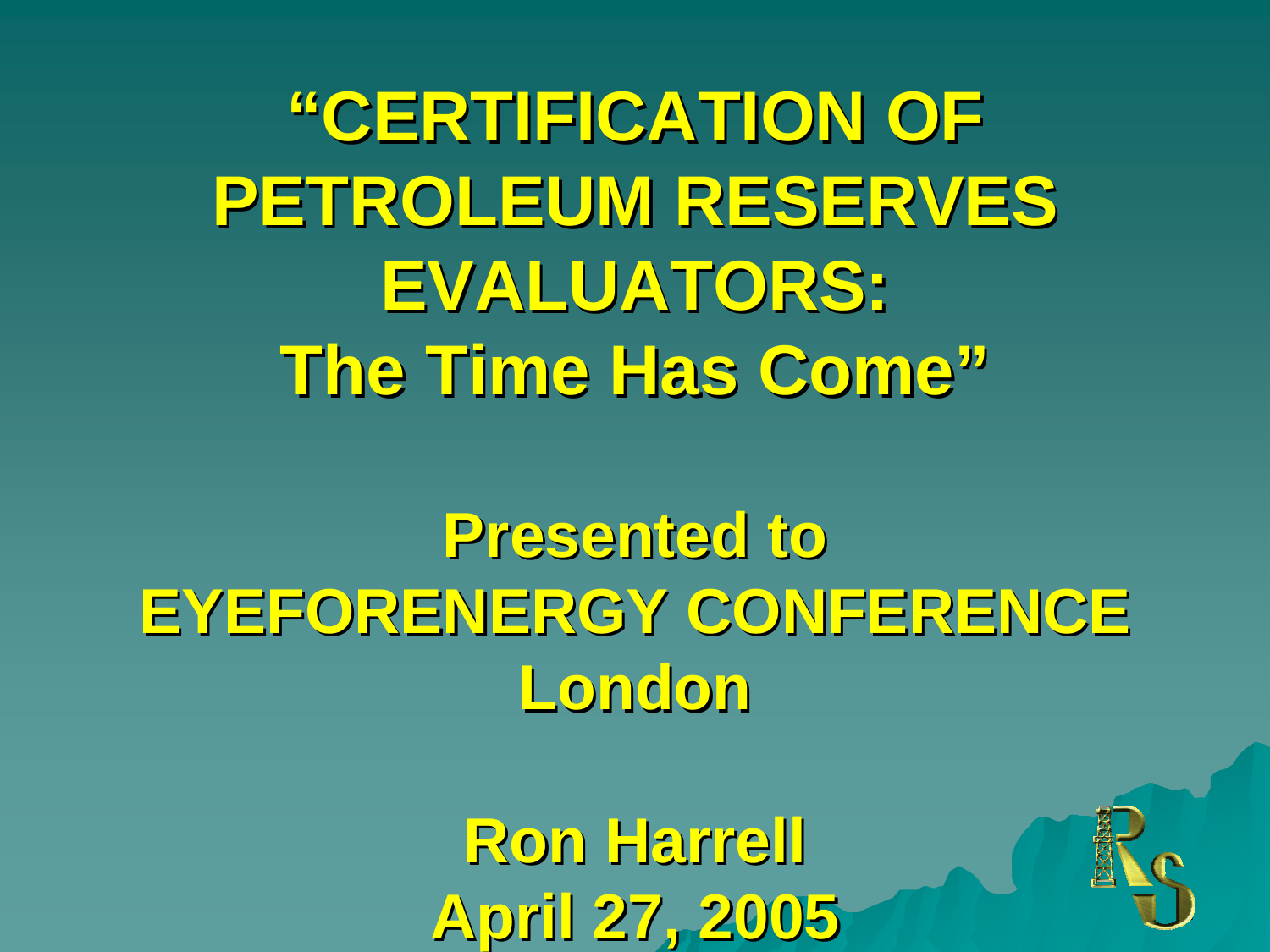### DISCLAIMER

The opinions expressed herein are those of the presenter and do not necessarily represent the views or necessarily represent the views or positions of any other individuals or organizations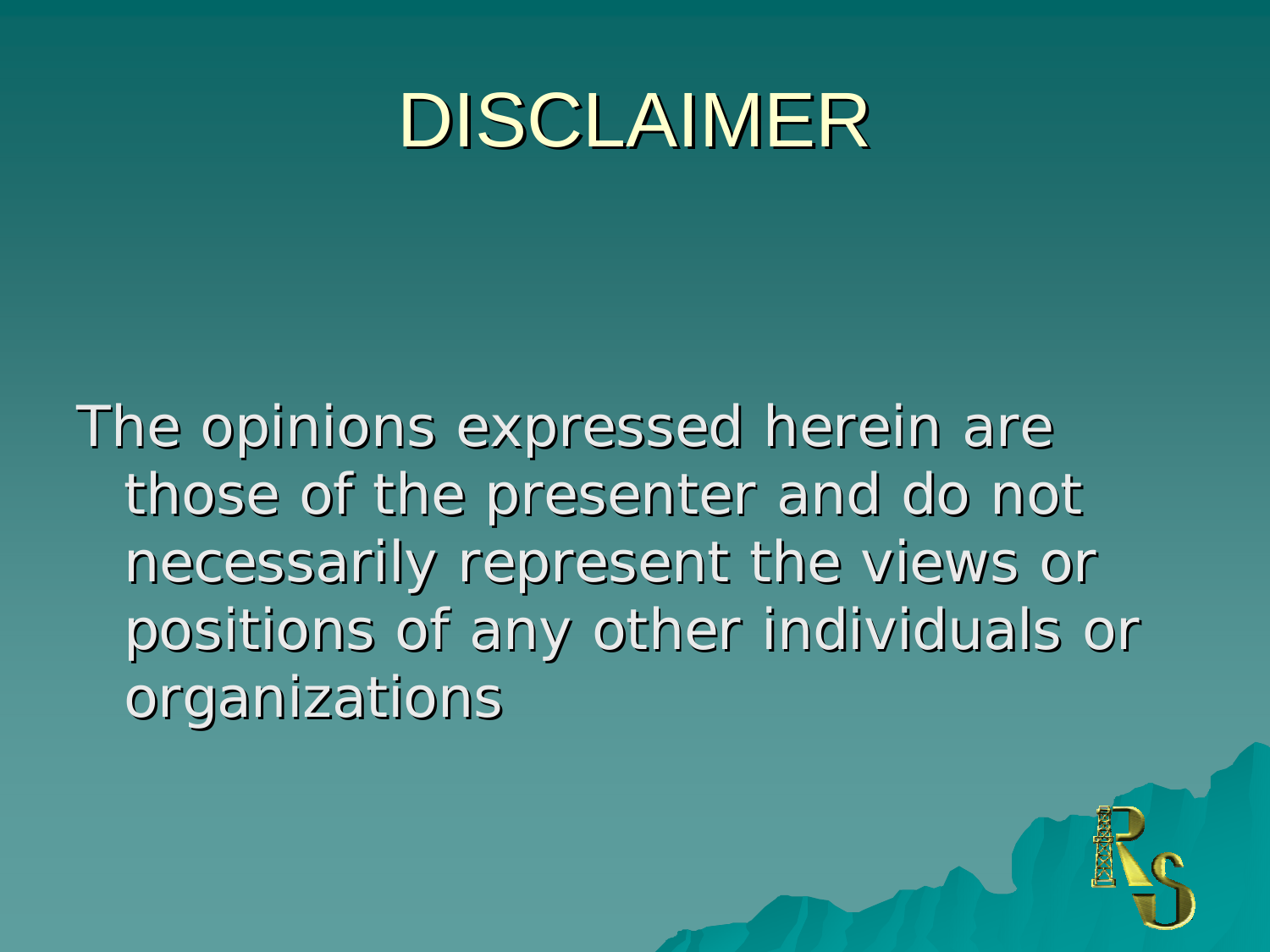WHAT STANDARDS ARE MANDATED FOR RESERVES ESTIMATORS BY THE US SEC? RESERVES ESTIMATORS BY THE US SEC?

- $\blacklozenge$  There are NO statutory requirements in the US relating to the qualifications of employees preparing reserves estimates for public companies
- $\blacklozenge$  Individual companies are assumed to have established internal standards and requisite training

3

 $\bullet$  Consulting firms must employ at least ONE state-licensed engineer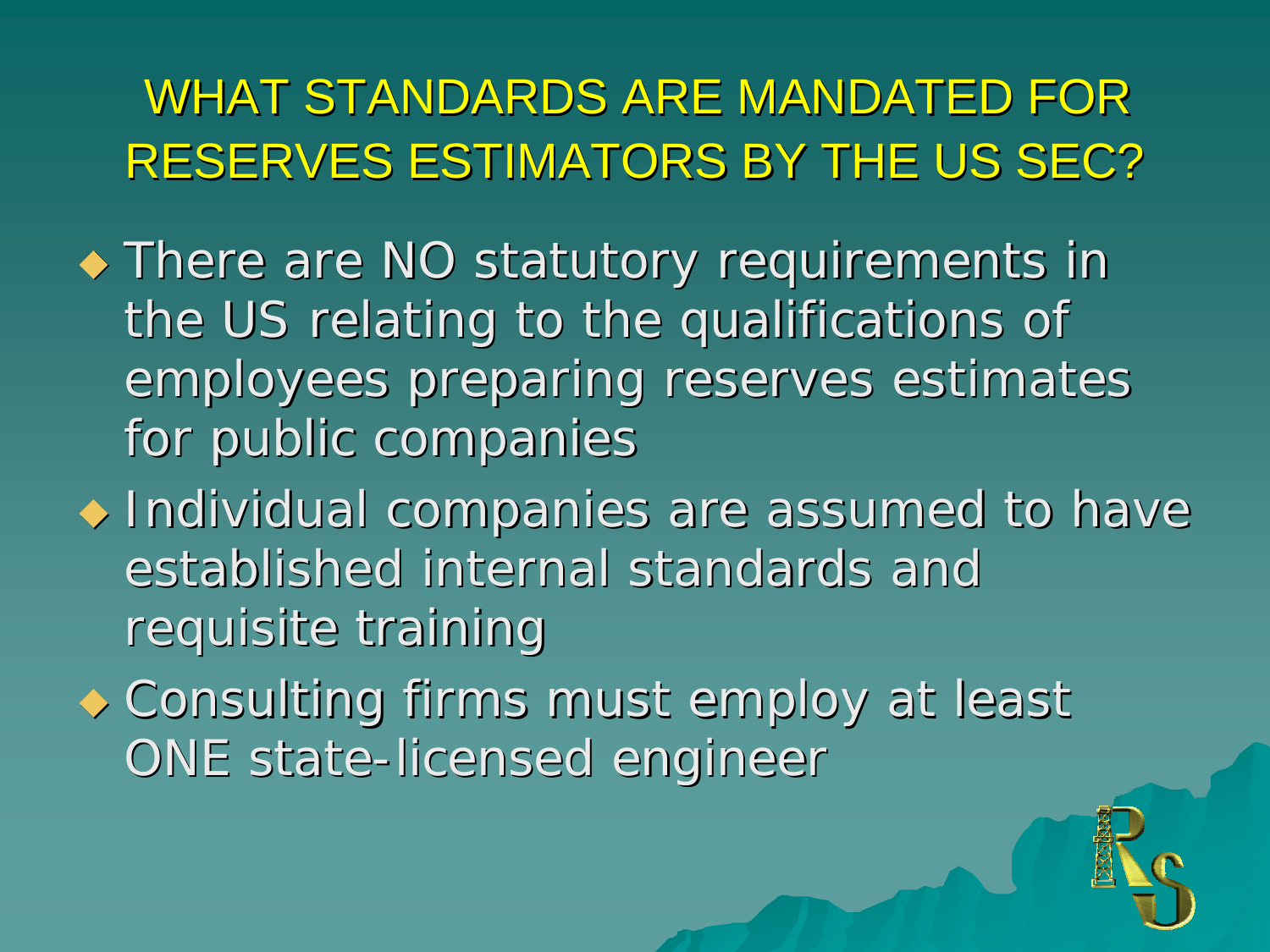# A BIT OF HISTORY

 $\rightarrow$  "Under Roger, King of Norway. doctors in 1104 were required to be examined and certified by their peers before they were allowed to offer their services to the public."

Source: Engineering Registration Committee – SPE - 1999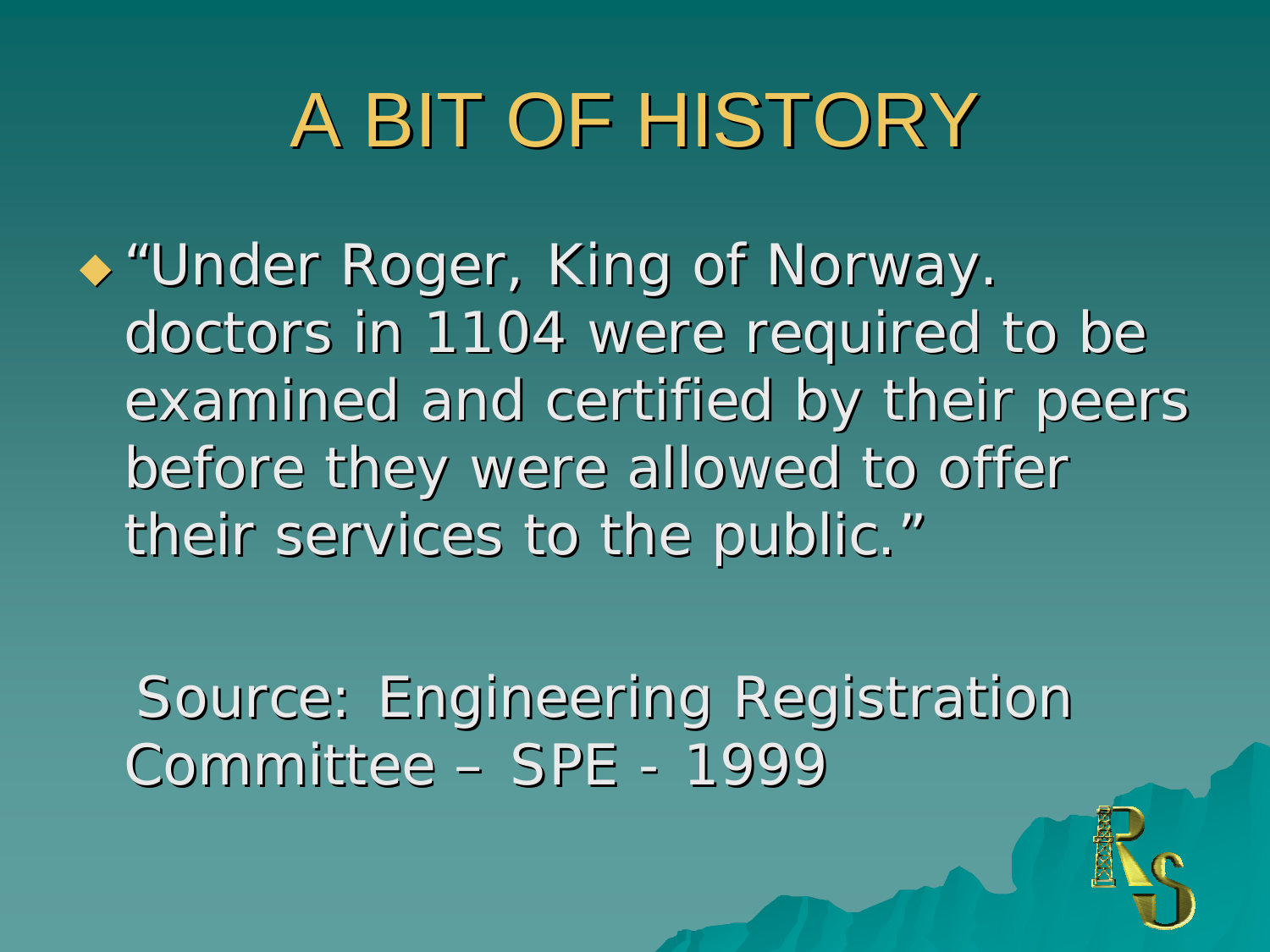# What Certification is not

- $\bullet$  Certification of reserves evaluators is not a form of licensing
- $\bullet$  Certification confers no rights nor privileges
- $\bullet$  Certification is not designed to create business for consultants
- $\bullet$  Certification is not designed to expand membership in any organization
- $\bullet$  Certification is not primarily focused on **SEC reporting**

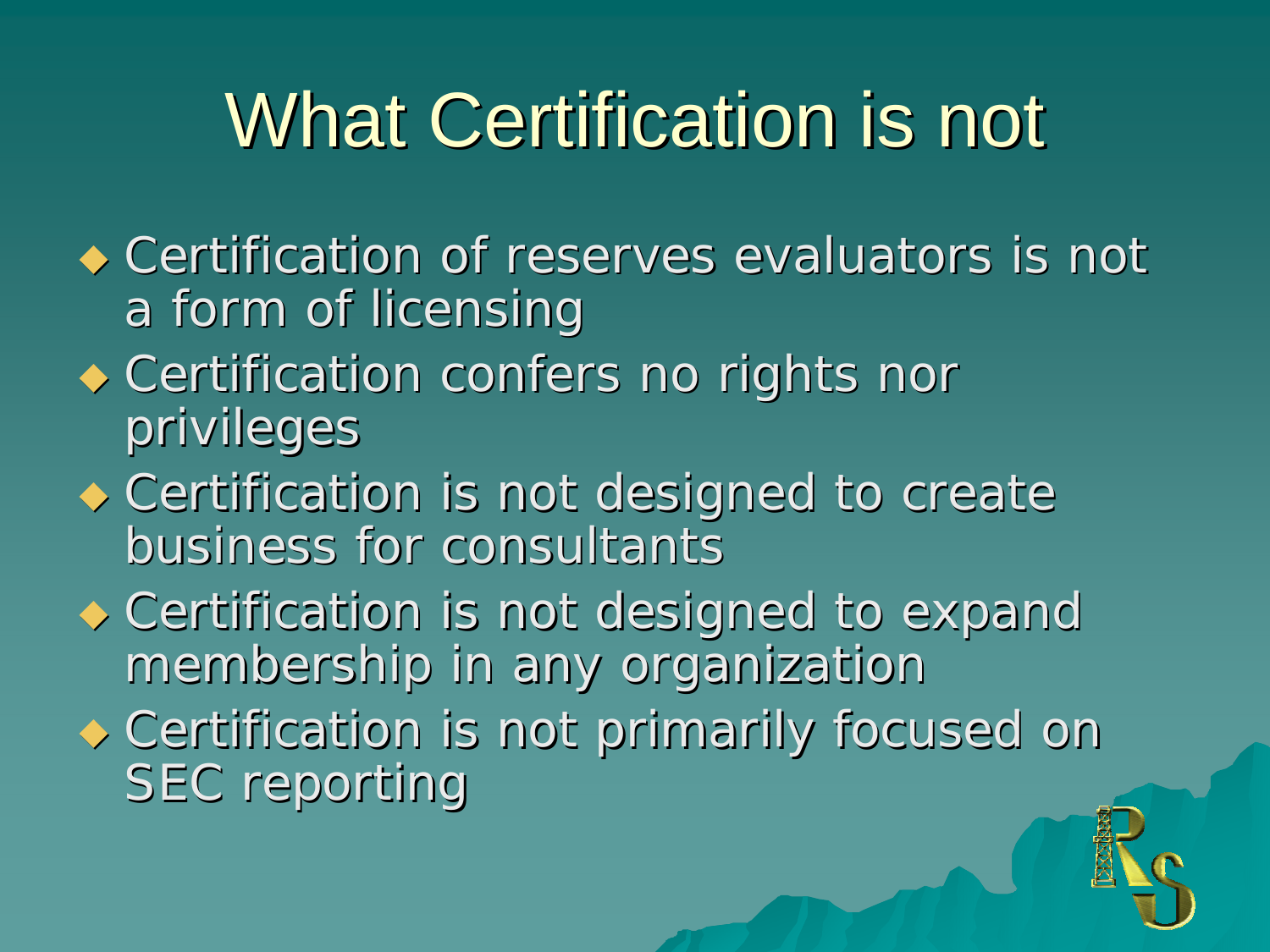#### What Certification is not  $\cdot$  cont ' $^{\prime}$ d

- ◆ Certification will not bring "accuracy" to reserves estimation and reporting  $\epsilon$ – estimates remain estimates and will always contain uncertainty!
- $\bullet$  Certification is not envisioned to compete with nor replace other recognitions of professional competence

ر

 $\rightarrow$  Certification involves *training* about reserves evaluation and not about *teaching* geoscience and engineering fundamentals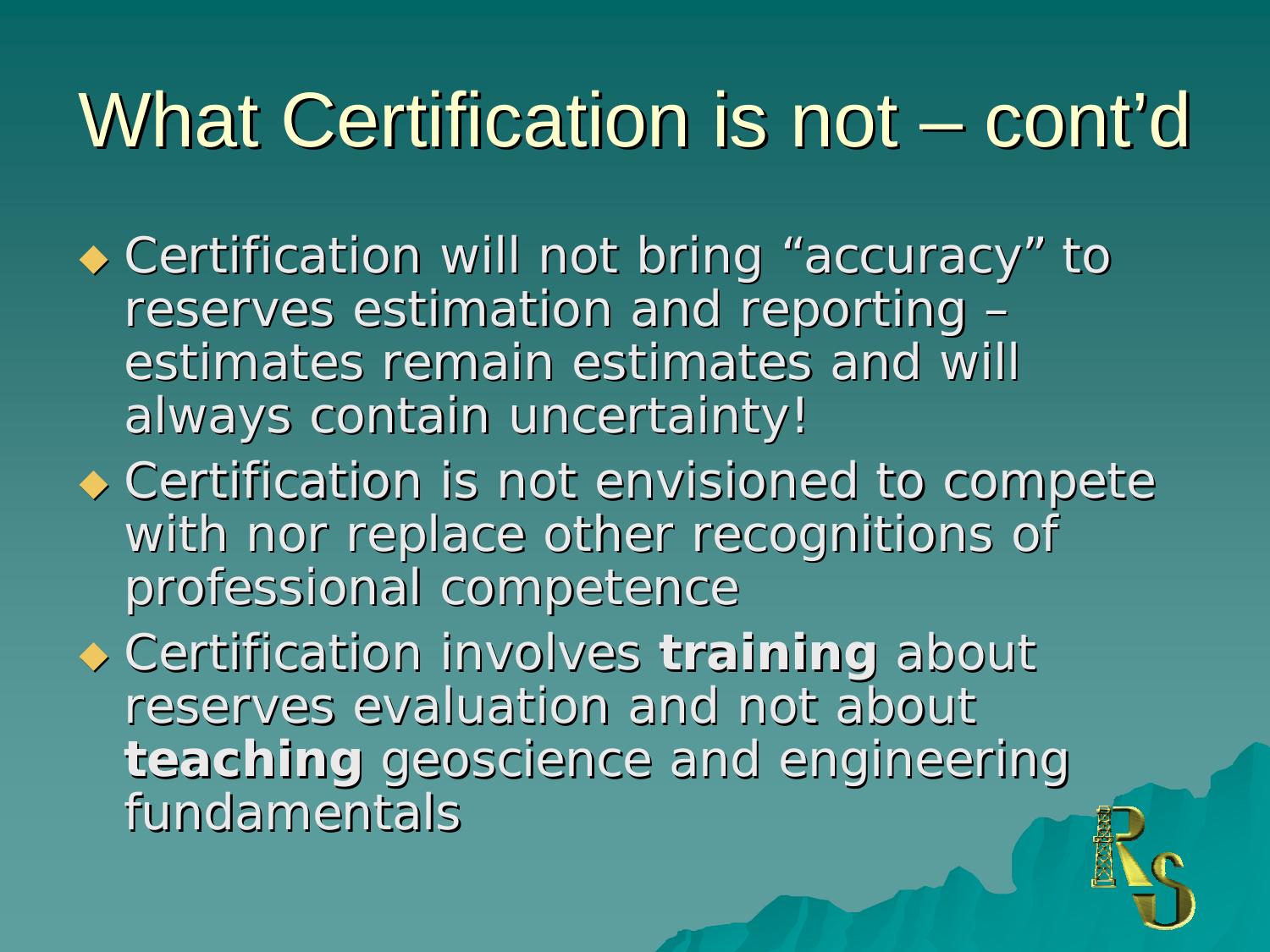# WHAT THEN IS CERTIFICATION?

- $\rightarrow$  The awarding of a certificate simply means that a qualified individual has successfully completed a course of study and an open-book examination demonstrating his/her understanding of industry-approved materials
- $\rightarrow$  The maintenance of a certificate will require annual continuing education  $\rightarrow$  No "grandfathering"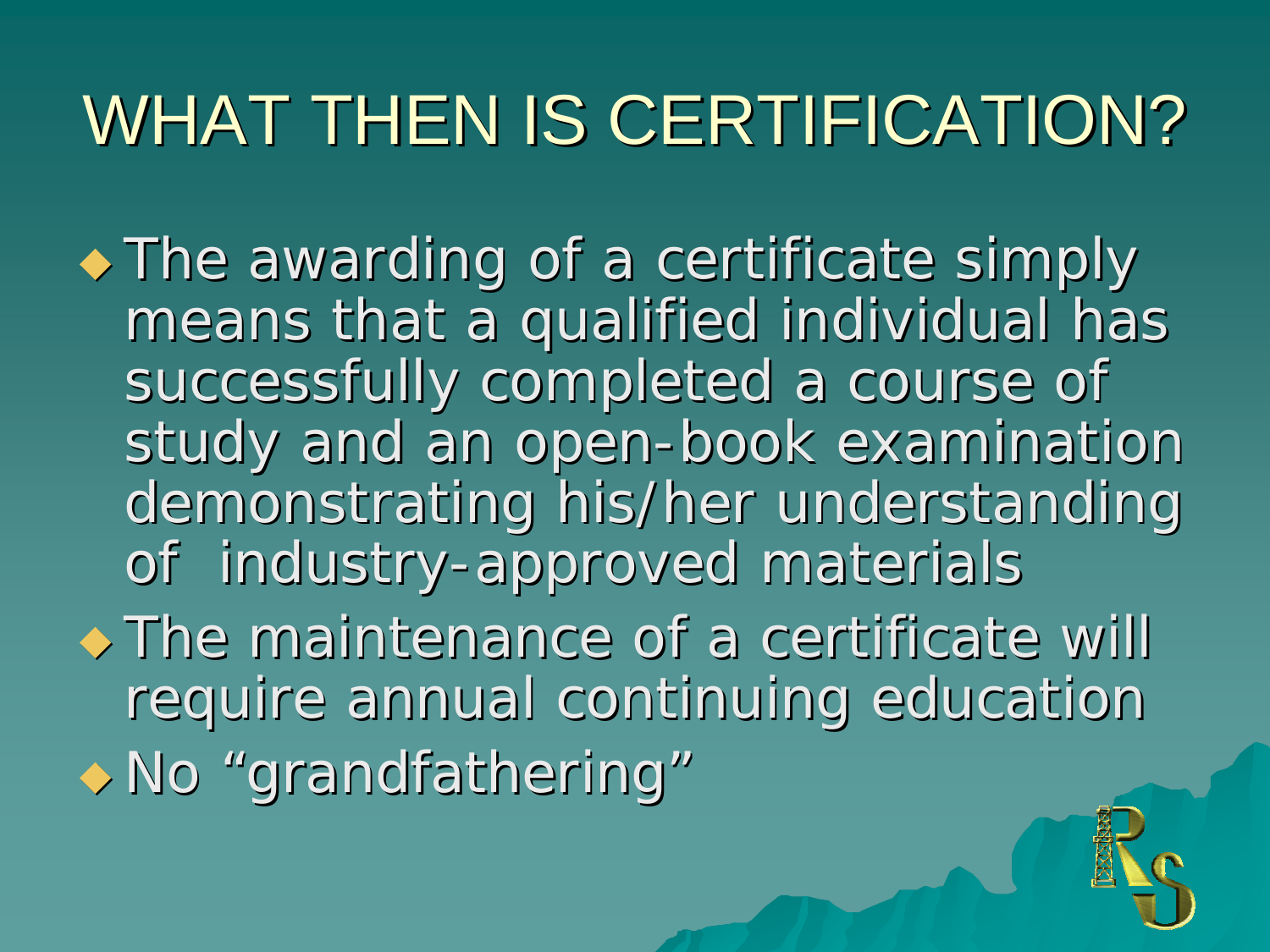# AND NOW, WHY CERTIFICATION?

 $\bullet$  Landmen can become certified  $\blacklozenge$  Geologists can obtain certification

 $\leftrightarrow$  Accountants can become certified

◆ A "reserves engineer" has NO opportunity to attain the same level of professionalism

 $\leftrightarrow$  Reserves evaluators will never be respected as professionals (in my opinion) until we elevate ourselves as professionals using industry recognized standards

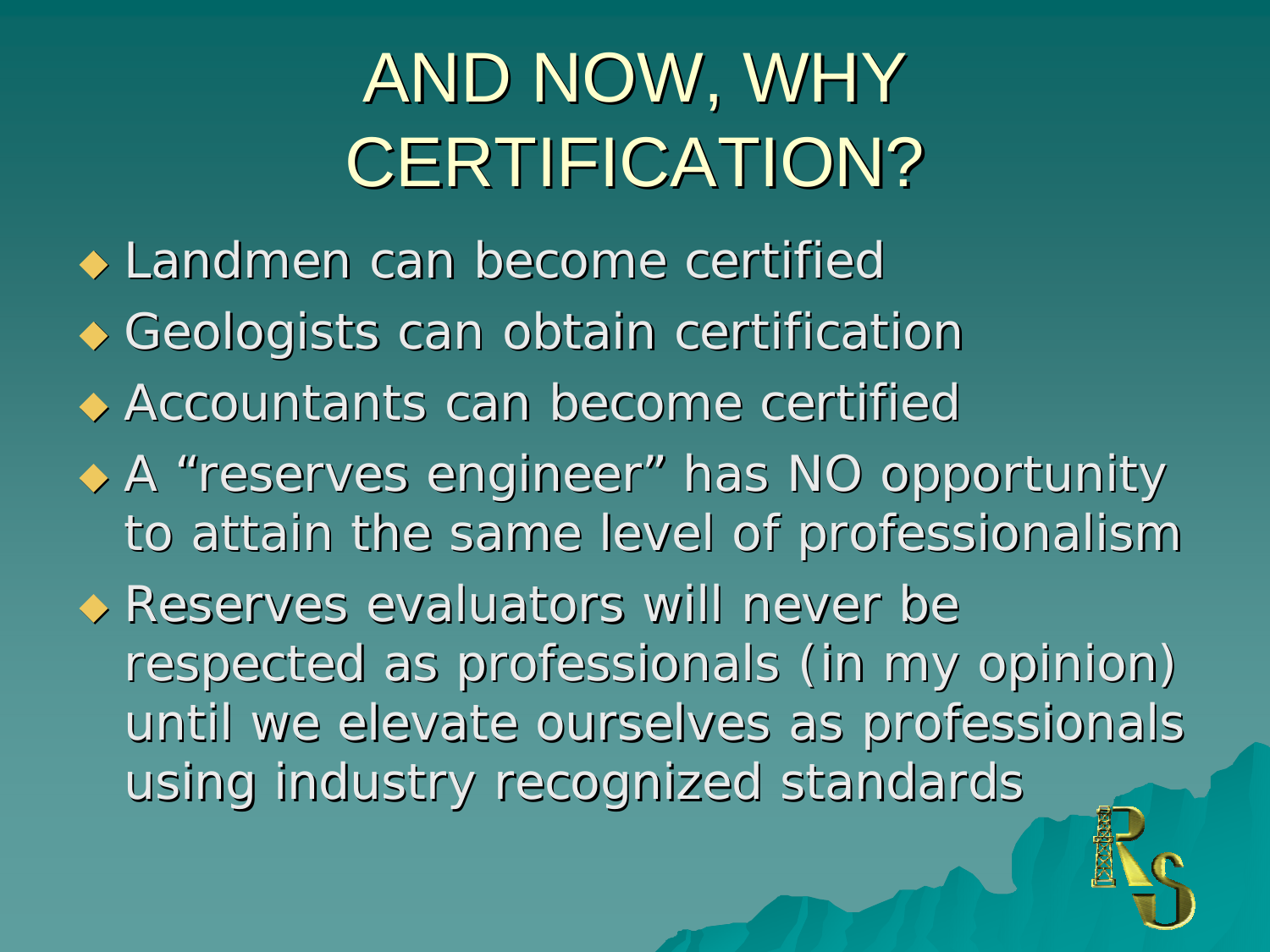#### AND NOW, WHY **CERTIFICATION** cont'd?

- $\bullet$  Obvious to many that industry has failed to maintain training of qualified individuals – $-$  both geoscientists and engineers  $\overline{\phantom{\phi}}$ – in sufficient depth to consistently produce reserves estimates that meet the needs of industry, investors and regulators
- $\blacklozenge$  Training within companies –– producers and consultants – is erratic and inconsistent – and sometimes shallow  $\leftrightarrow$  "Shallow " relates both to depth of training and reach within the company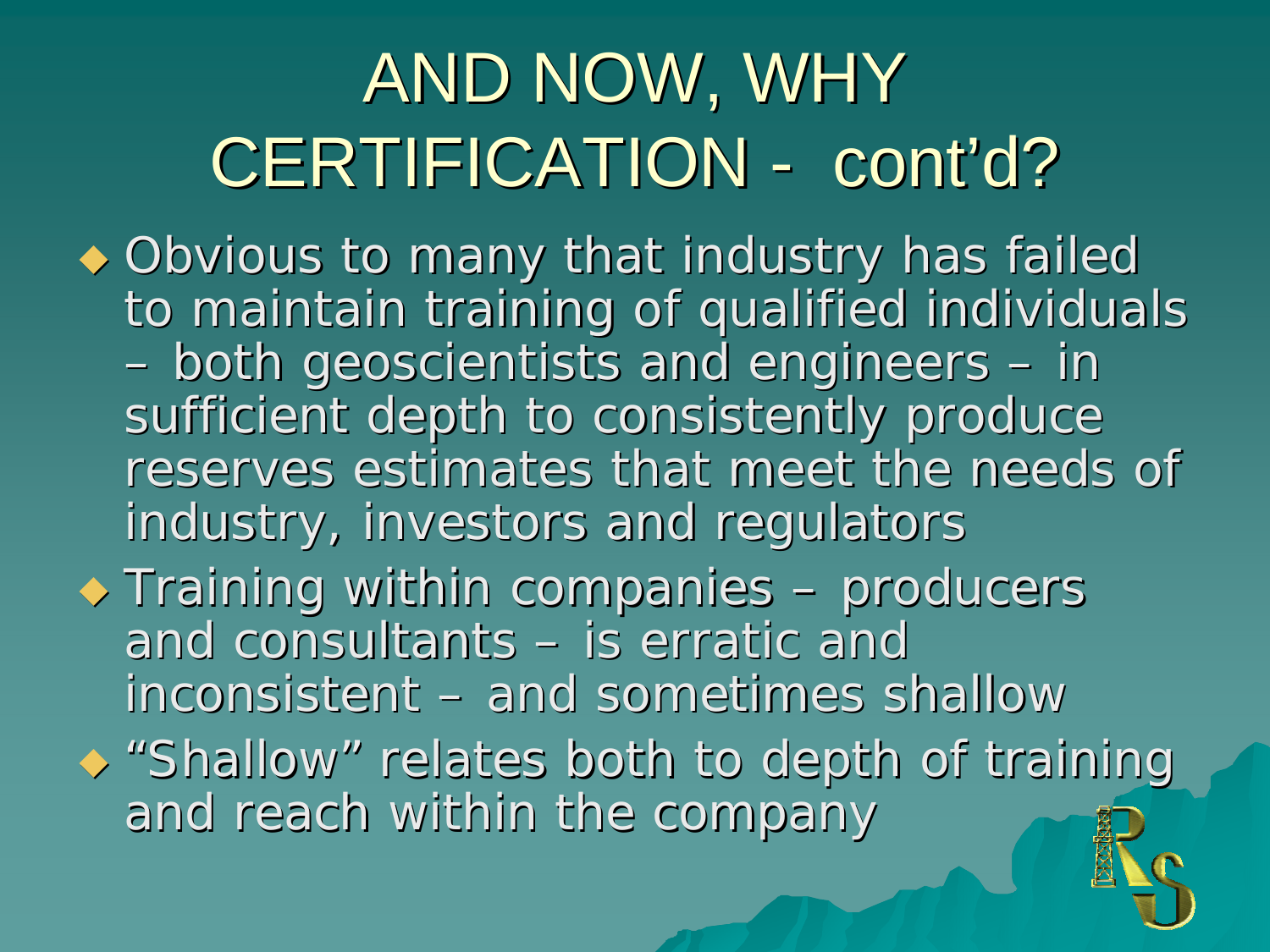#### AND NOW, WHY CERTIFICATION? Cont'd

- $\blacklozenge$  Users of reserves information have no way to be assured that reserves evaluators have been properly trained beyond the company saying so.
- ◆ Significant progress is being made -but slowly – as result of the Sarbanes-Oxley Act of 2002

 A reservoir engineer or geoscientist A reservoir engineer or geoscientist requires additional training to become a reserves evaluator

1 J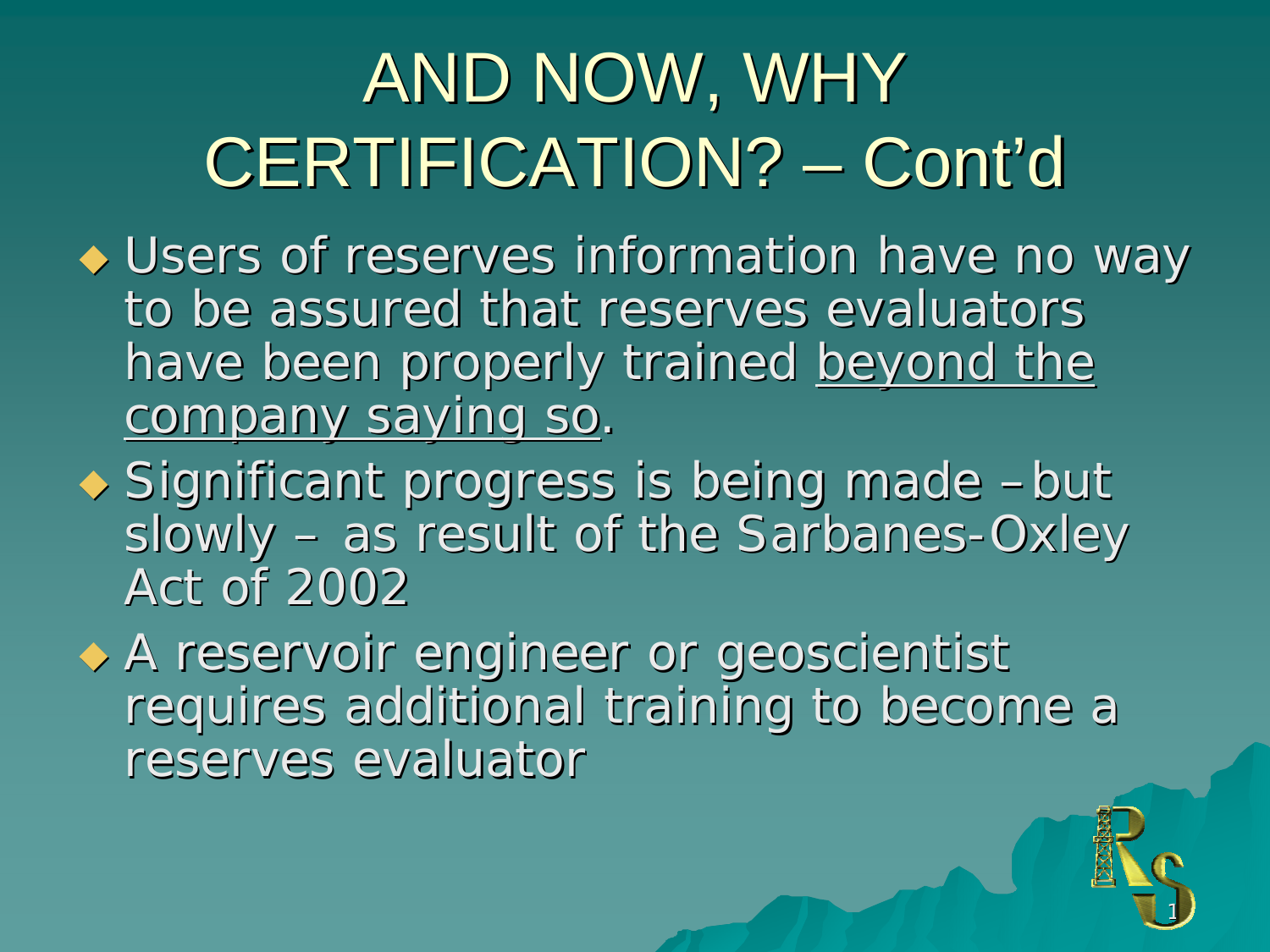#### AND NOW, WHY CERTIFICATION? Cont'd

- $\blacklozenge$  Given the economic consequences of the work of reserves evaluators, professional worldwide reserves estimation "recommended practices" should be developed and made available to those who choose to participate
- $\blacklozenge$  Most of the required study materials comprising such standards exists in the form of AAPG/SPE/SPEE/ASC papers and publications and in industry training materials

 $\mathbf 1$  .

 $\blacklozenge$  Collecting, screening and compiling this information into a coherent "recommended practices" manual is Step 1.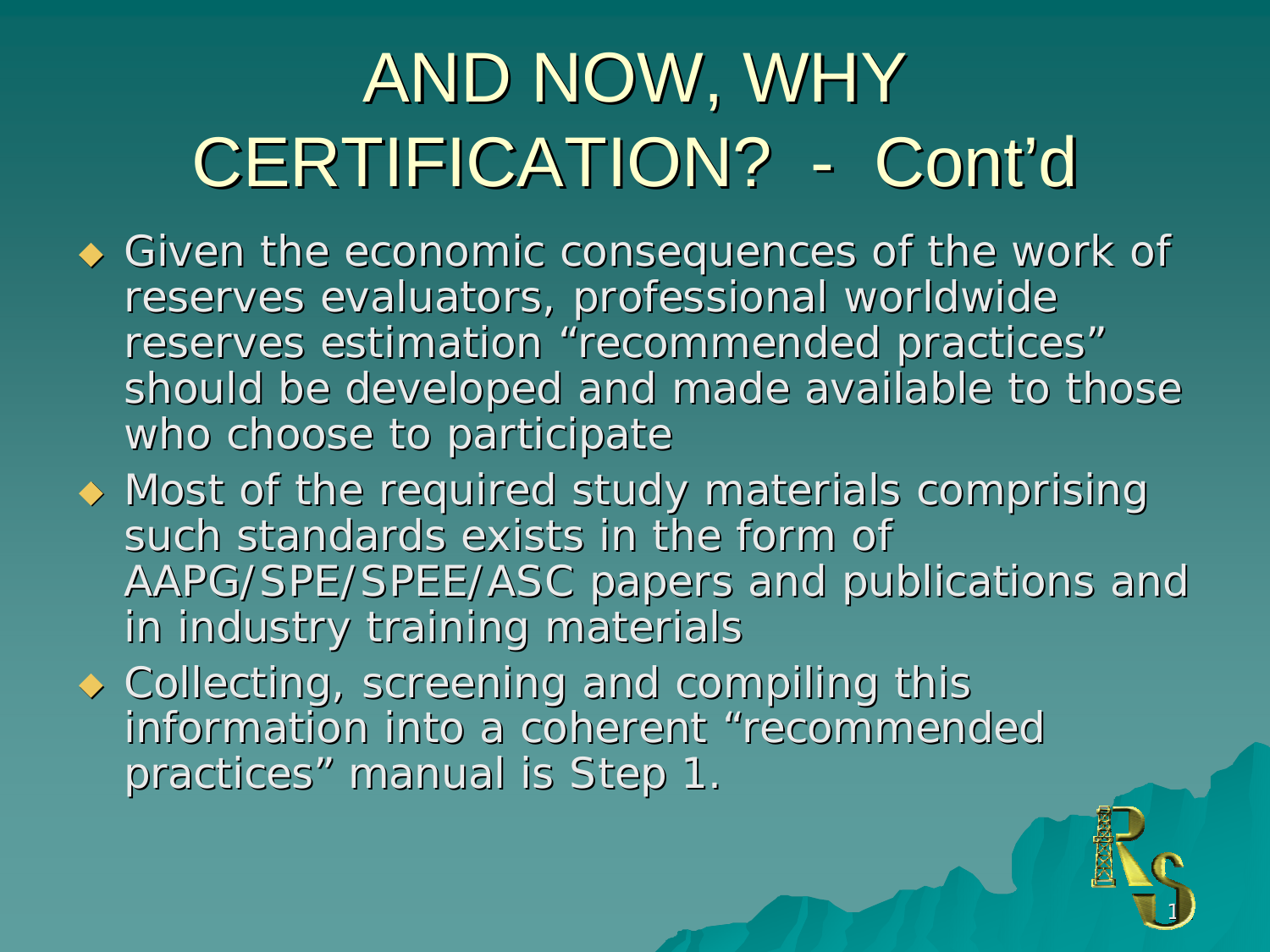### ORGANIZATIONAL STRUCTURE

 $\blacklozenge$  Management Team ◆ Steering Committee (Chairs of below) (A) Qualifications (A) Qualifications (B) Recommended practices for (B) Recommended practices for (1) geoscientists (1) geoscientists (2) engineers (2) engineers (C) Reserves definitions (C) Reserves definitions (D) Ethics training (D) Ethics training (E) Examination/certification/CE (E) Examination/certification/CE

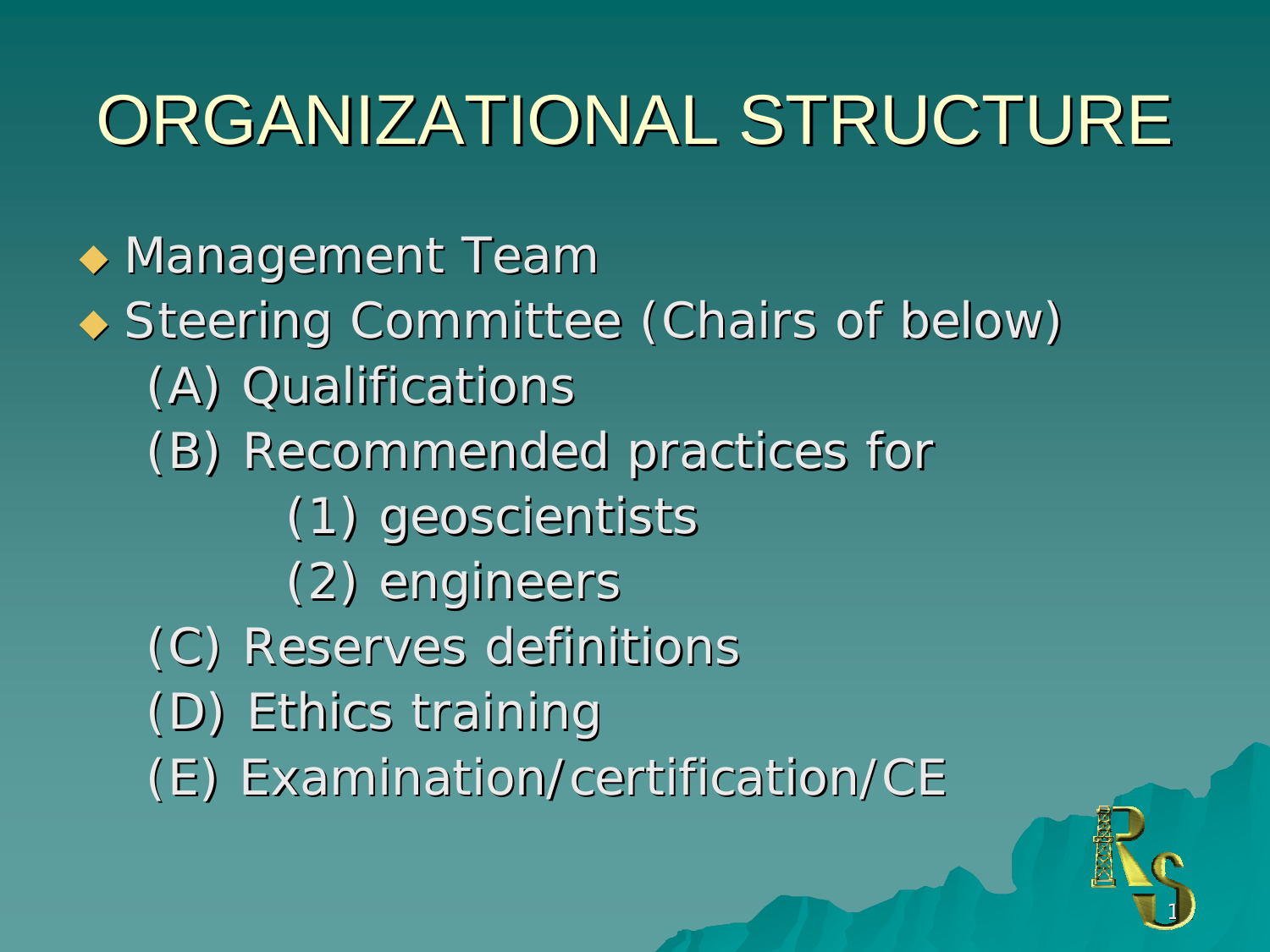# ORGANIZATION CHART

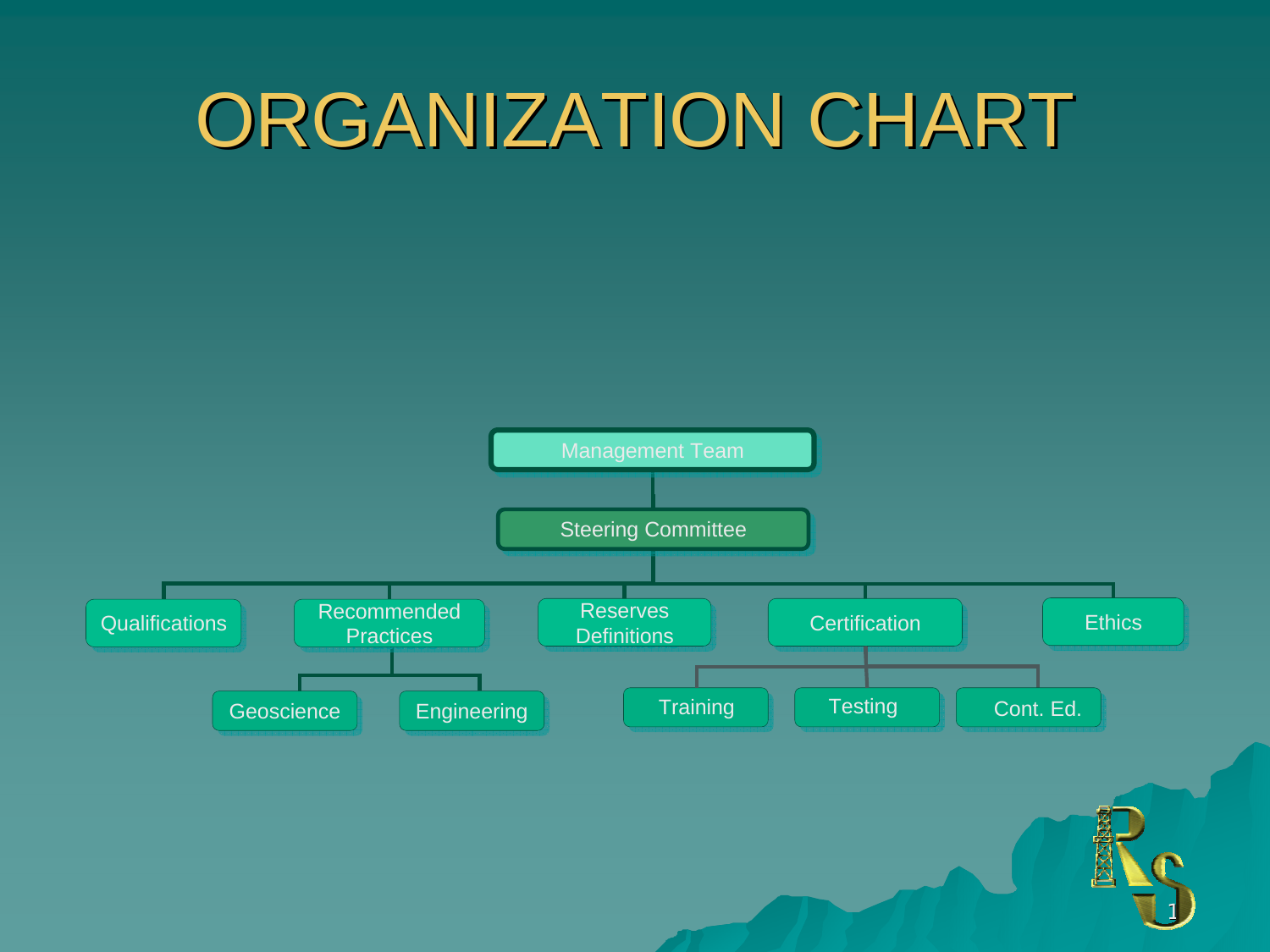# **Committee Chairmen**

◆ Qualifications – Ken Mallon – AAPG ◆ Ethics – Scott Hickman – SPE/SPEE ◆ Definitions – Claude McMichael –SPE/AAPG  $\blacklozenge$  Recommended practices (a) Engineering – $-$  Curtis Phillips  $\overline{\phantom{a}}$ – SPE (b) Geoscience (b) Geoscience – Creties Jenkins -AAPG $\leftrightarrow$  Certification

- (a) Examination – open (b) Continuing Education – open
- (c) Certification – Rick Erickson - AAPG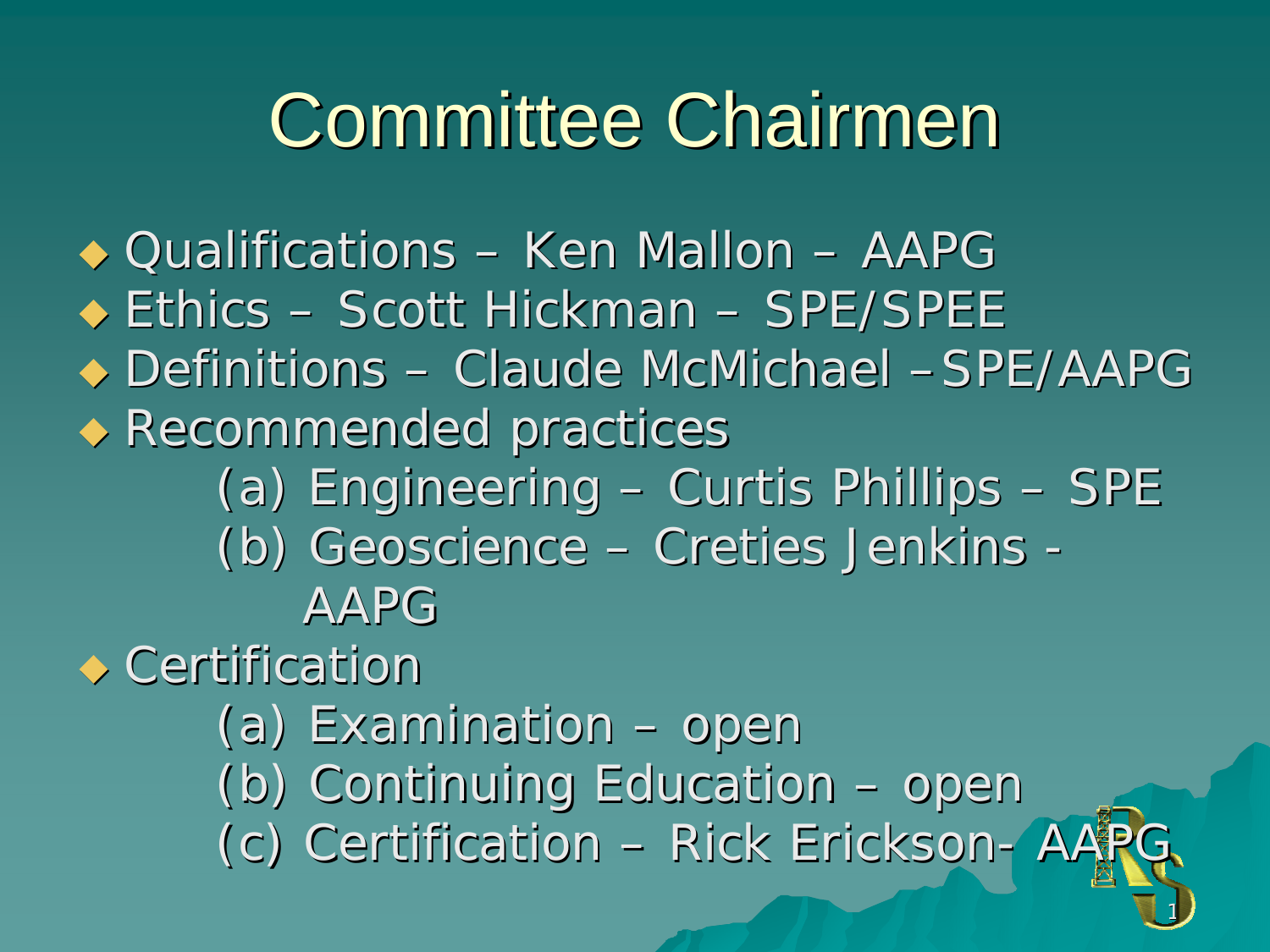### INITIATIVE PROGRESS TO DATE

 $\rightarrow$  We have advanced far beyond the end of the beginning but not so far that we can see the beginning of the end

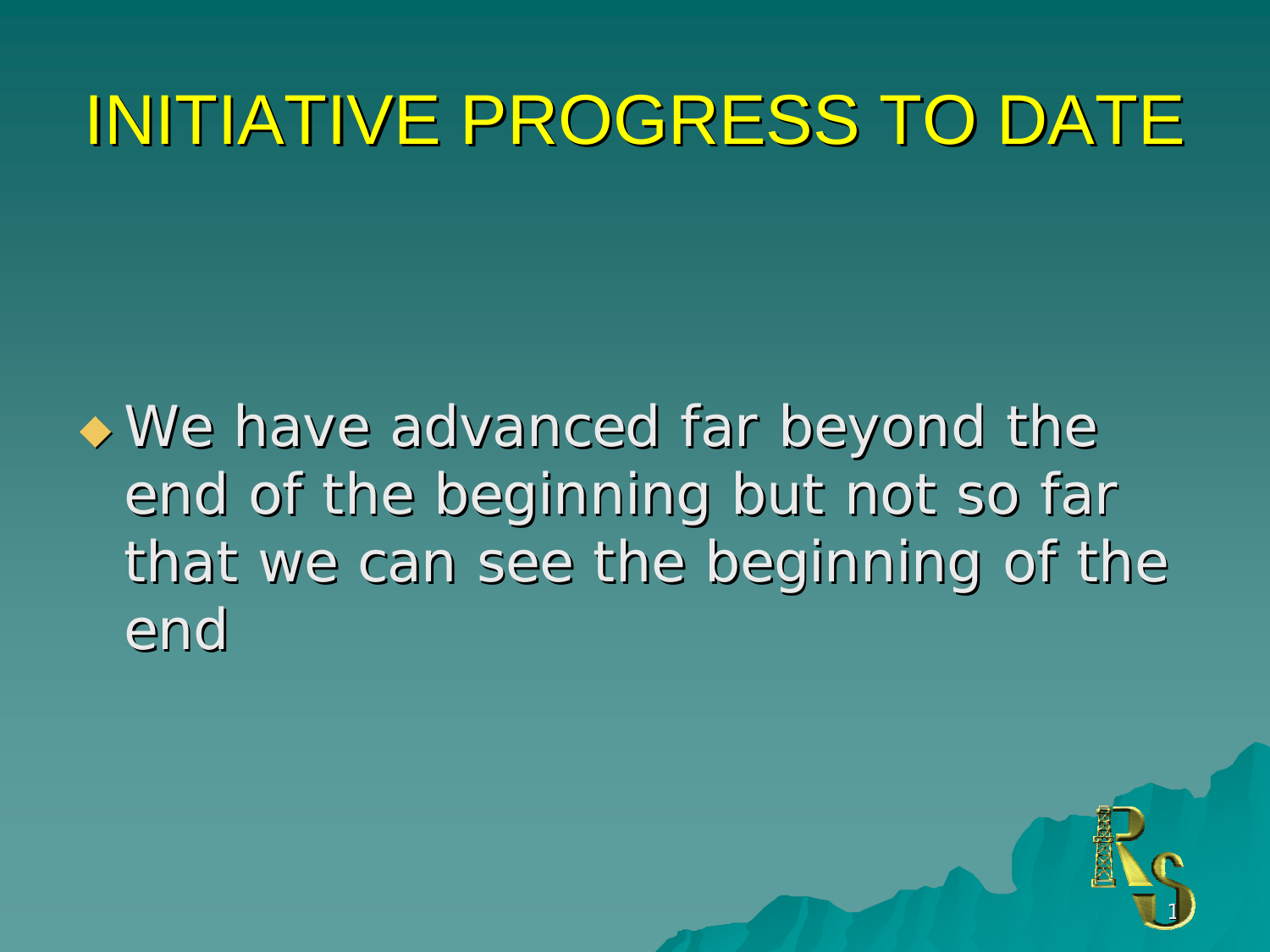# A COMMENT ABOUT **QUALIFICATIONS**

◆ Program designed to admit only competent reservoir engineers and<br>geoscientists as recognized by their peers  $\blacklozenge$  "Competent" definition open to debate ◆ Study materials created to enable Study materials created to enable<br>Study materials created to enable<br>qualified reservoir engineer to become a "reserves engineer" equipped to prepare<br>reserves reports and evaluations  $\rightarrow$  The term "evaluations" herein does not necessarily equate to market appraisals or<br>estimating of FMV

1 J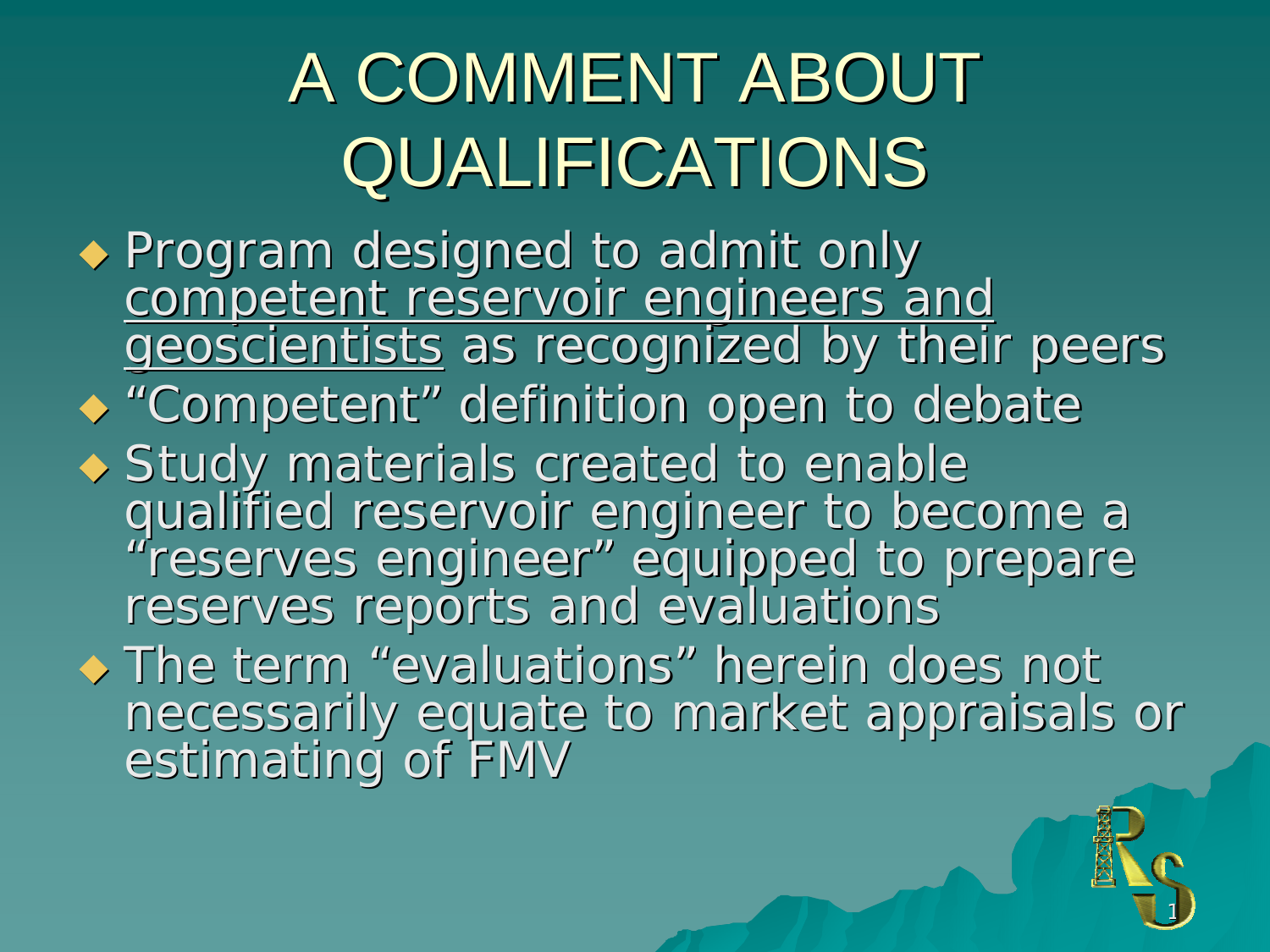# A COMMENT ABOUT ETHICS TRAINING

- ◆ Suggest training in "applied ethics" such as independence of internal or external evaluators
- $\blacklozenge$  Ethics related to litigation
- $\blacklozenge$  Ethics related to professional qualifications
- $\blacklozenge$  Ethics related to unitization, equity determination
- $\blacklozenge$  Ethics related to conflicts, and on and on and on…….

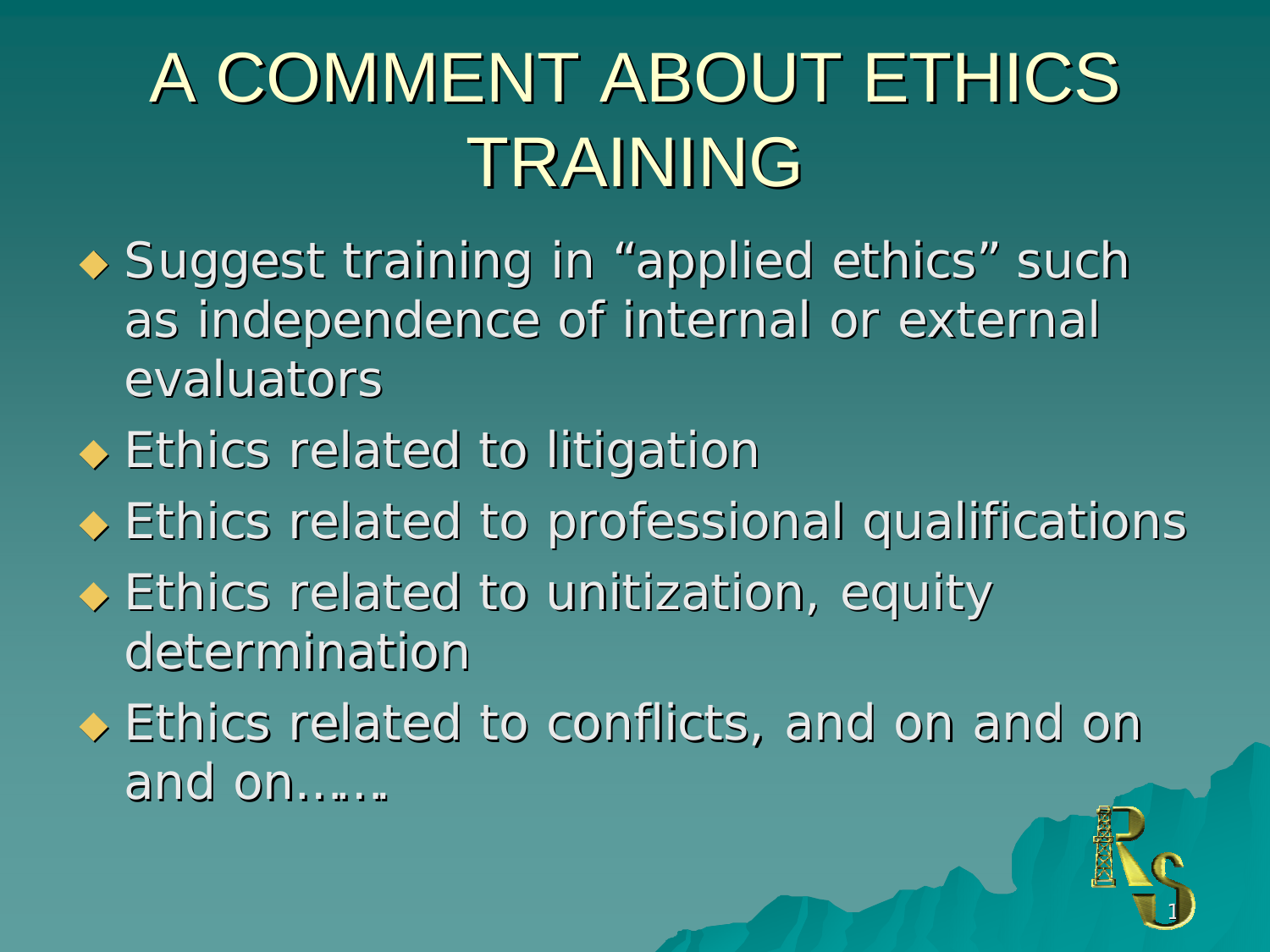COMMENTS ABOUT ENGINEERING RECOMMENDED PRACTICES STUDY SOURCES

◆ ASC Oil & Gas Reserves Handbook (2002) ◆ Numerous SPE, SPEE, AAPG, OTC papers  $\bullet$  Company reserves manuals and training materials  $\blacklozenge$  Attention to simulation, probabilistics, CBM, seismic, EOR, software, etc

 Terms –– reviews, audits, determinations

1 J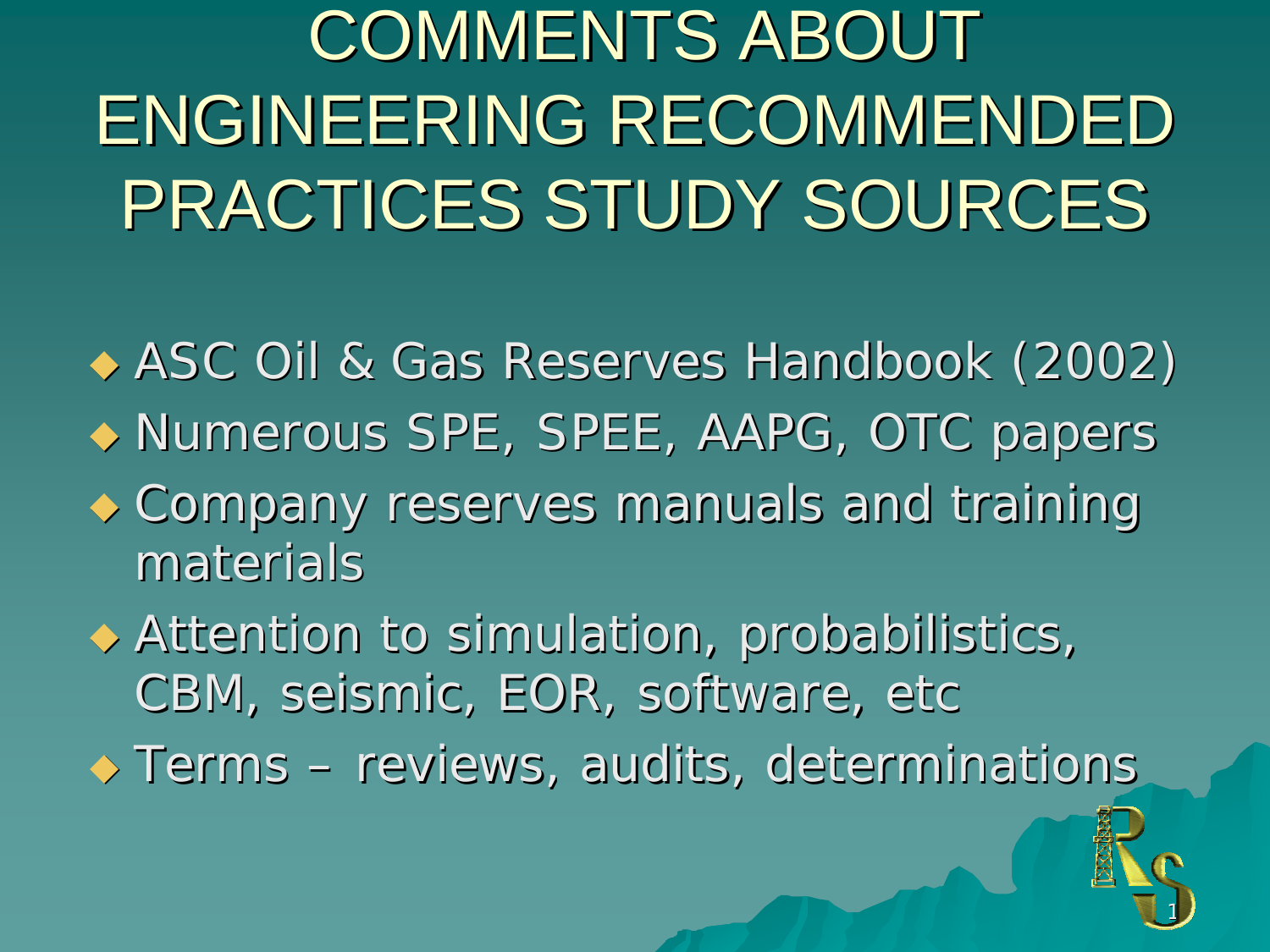# COMMENTS ABOUT DEFINITIONS

- $\bullet$  Expand understanding and differences of SPE/WPC, ASC, SEC, UK, HK, FSU and other relevant definitions
- Prepare template that provides a Prepare template that provides a visual and functional comparison of relevant definitions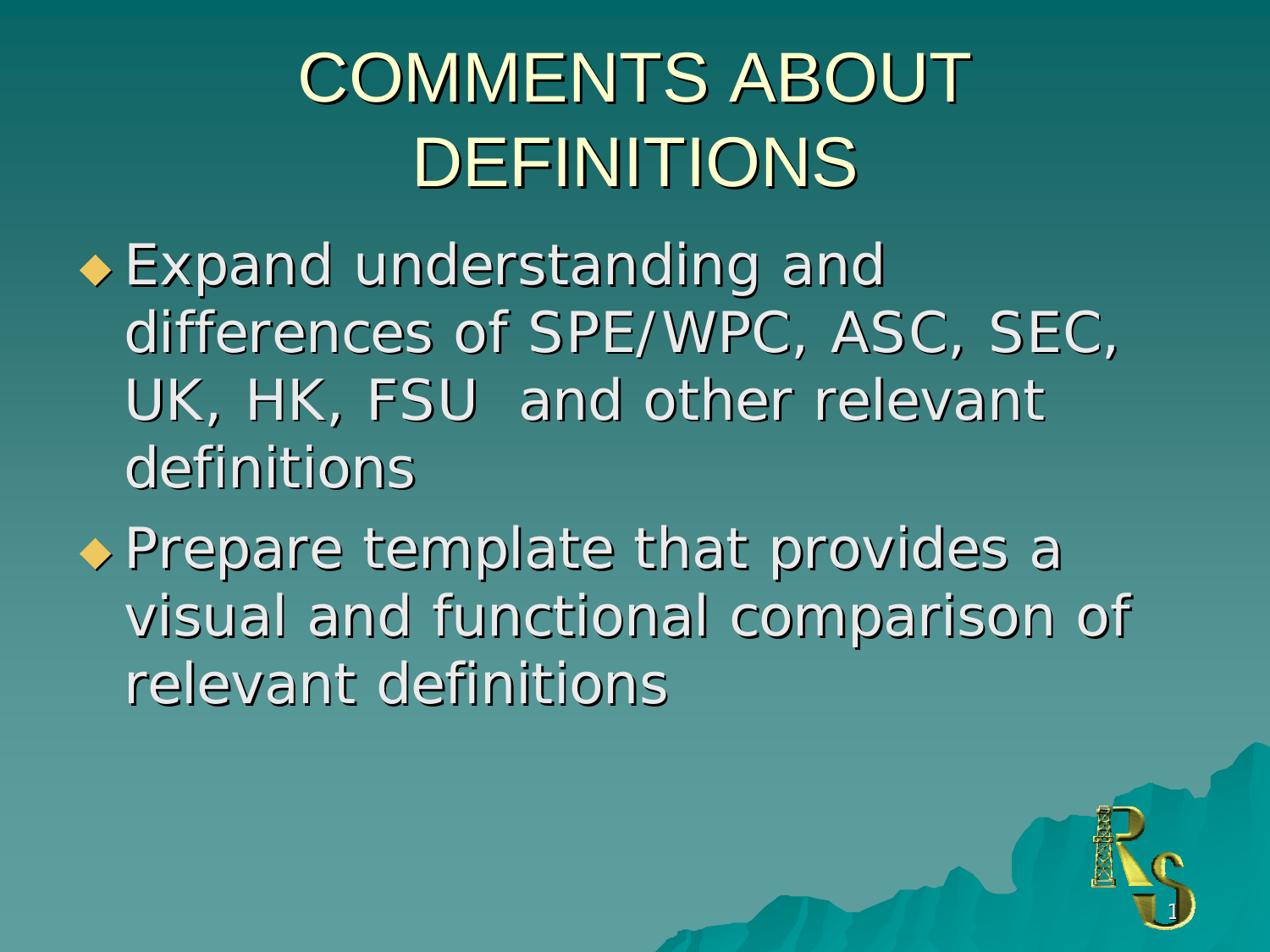# ACCESSIBILITY/AVAILABILITY

- $\leftrightarrow$  Conceived to be web-based and accessible to any qualified person
- All study documents to be available in digital form (at nominal cost)
- $\blacklozenge$  Examination designed by relevant committee to assure comprehension and understanding
- ◆ Open-book examination may require proctoring or affidavit of respected person observing examination conduct

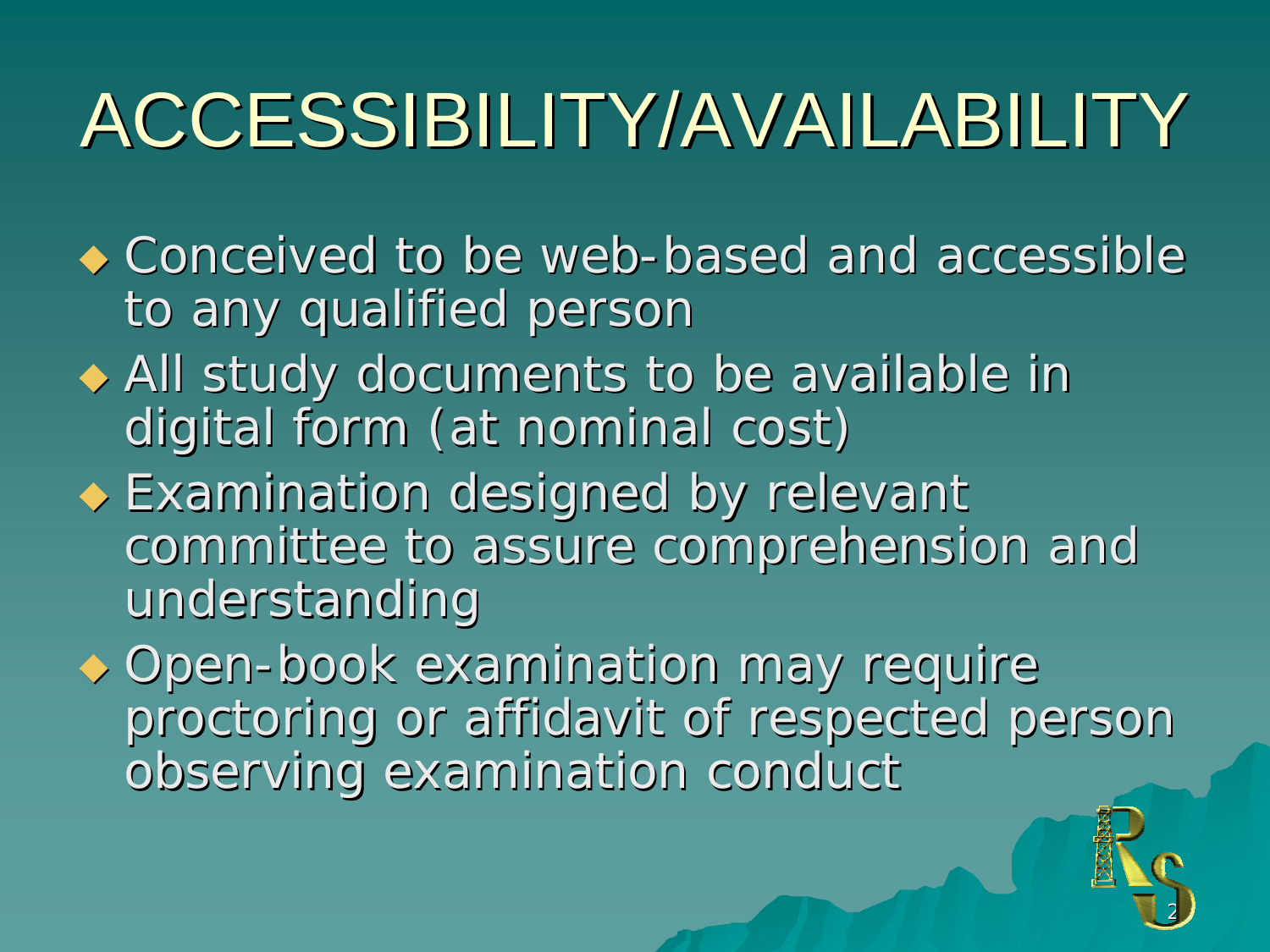# EXAMINATION CONCEPT

- $\blacklozenge$  Multiple choice questions prepared by committees<br>to measure adequacy of understanding of study<br>materials materials
- ◆ Will need some oversight of education professionals to ensure acceptability of results
- ◆ Applicant must confirm his/her study and understanding of all course materials and be<br>deemed ready for the examination
- $\blacklozenge$  Applicant to be given password to allow entry into test site into test site
- Exam begins with random assignment of ◆ Exam begins with random assignment of<br>questions for each section of study and under<br>oversight of a "respected person" who attests to examination conditions including time limitations

2.,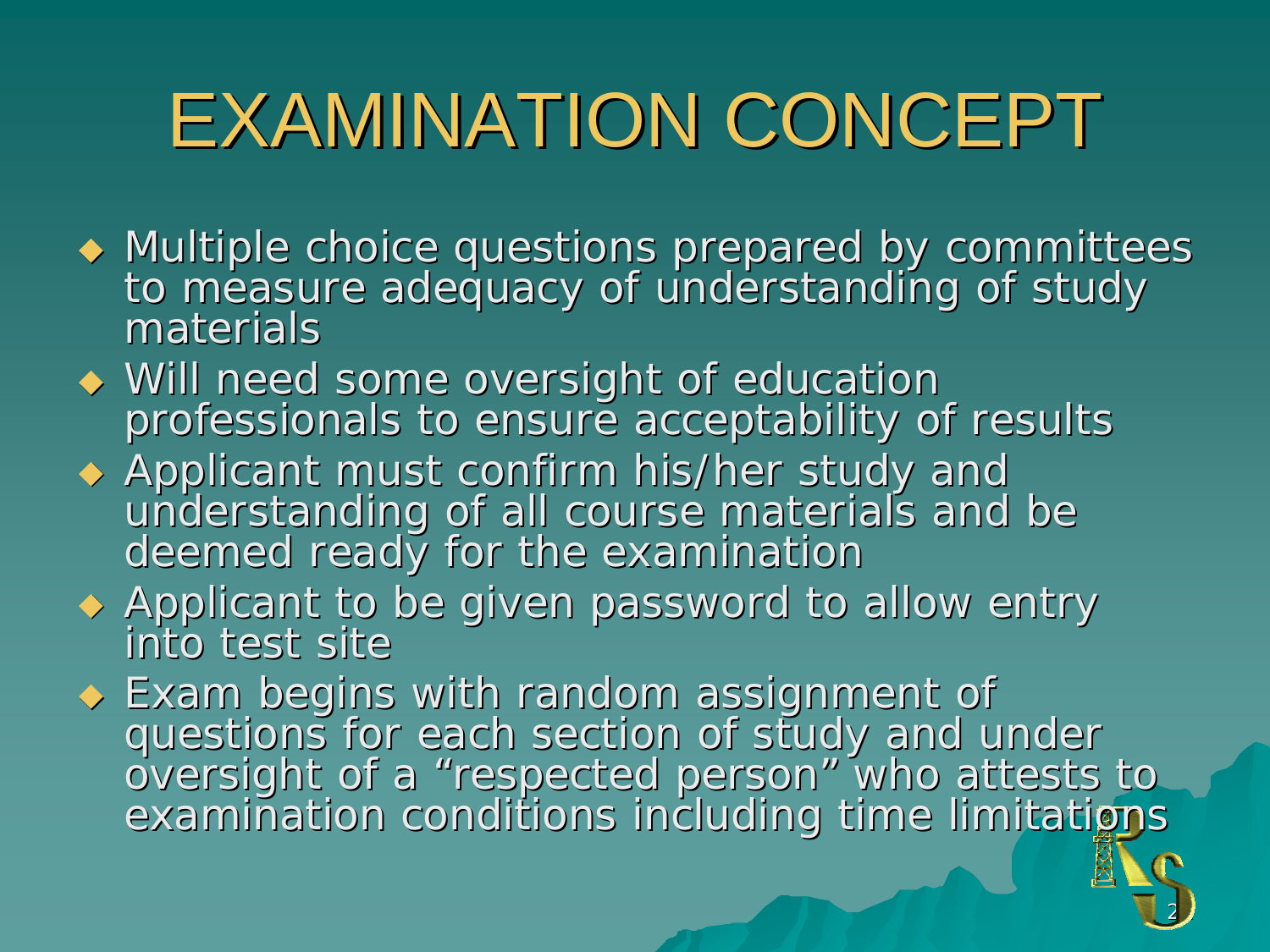# UNANSWERED QUESTIONS SO FAR

- $\bullet$  Cost to applicant
- ◆ Launch date US "beta testing" ?
- $\blacklozenge$  Development budget – AAPG/SPEE
- $\blacklozenge$  Level of SPE support
- ◆ Grievance process
- $\leftrightarrow$  Re-certification schedule -– annual, longer?
- $\leftrightarrow$  "EIT "EIT" program for presently unqualified<br>individuals? individuals?
- Compatibility with existing AAPG program to certify petroleum geologists

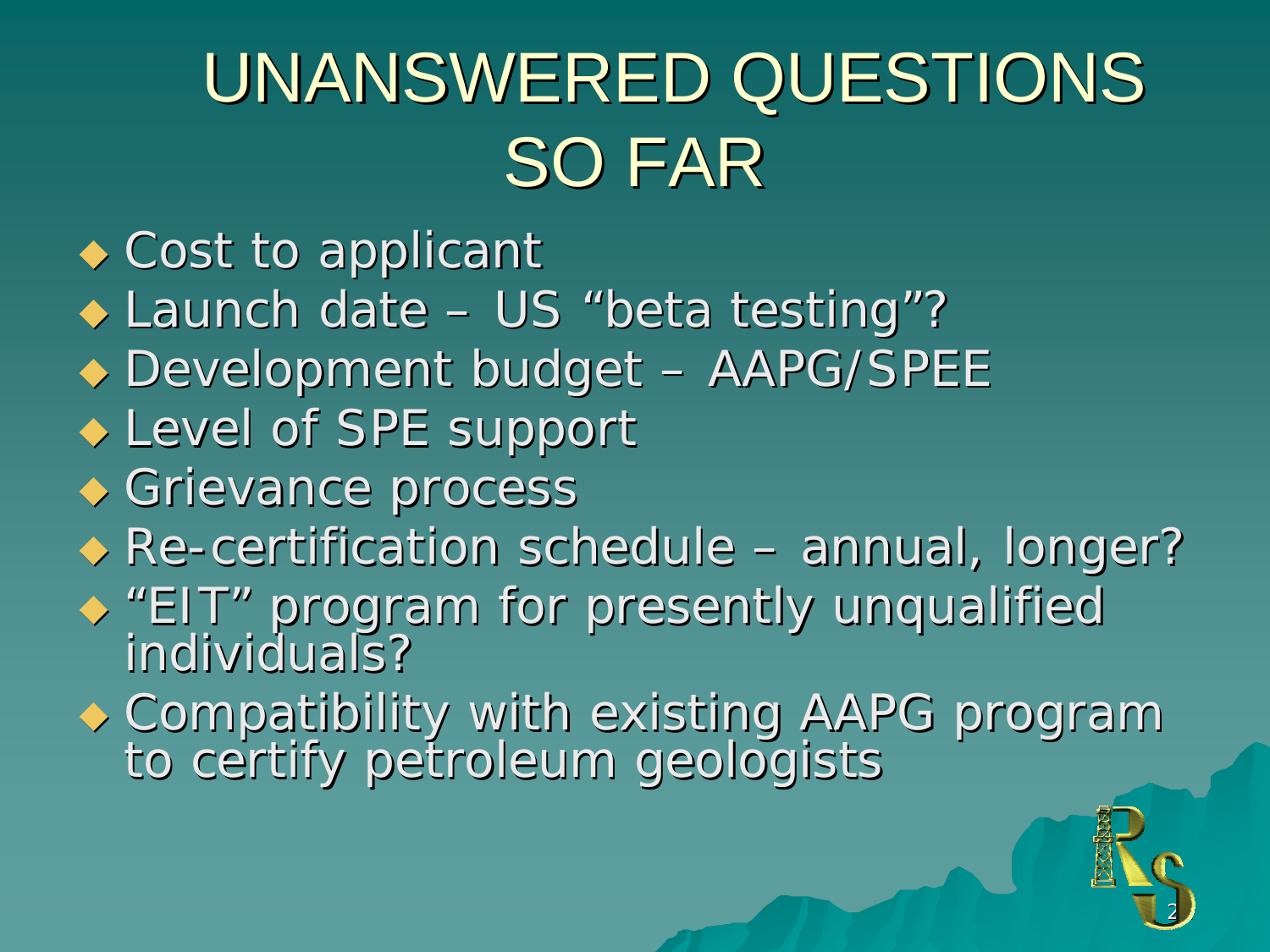# WHERE IS SUPPORT **COMING FROM?**

- $\blacklozenge$  Program is driven by motivated professionals as individuals and not by companies
- $\blacklozenge$  Active committee members, observers and supporters come from all industry segments : –– supermajors, independents, NOCs, WPC, bankers, educators, regulators, accounting firms, consultants and professional associations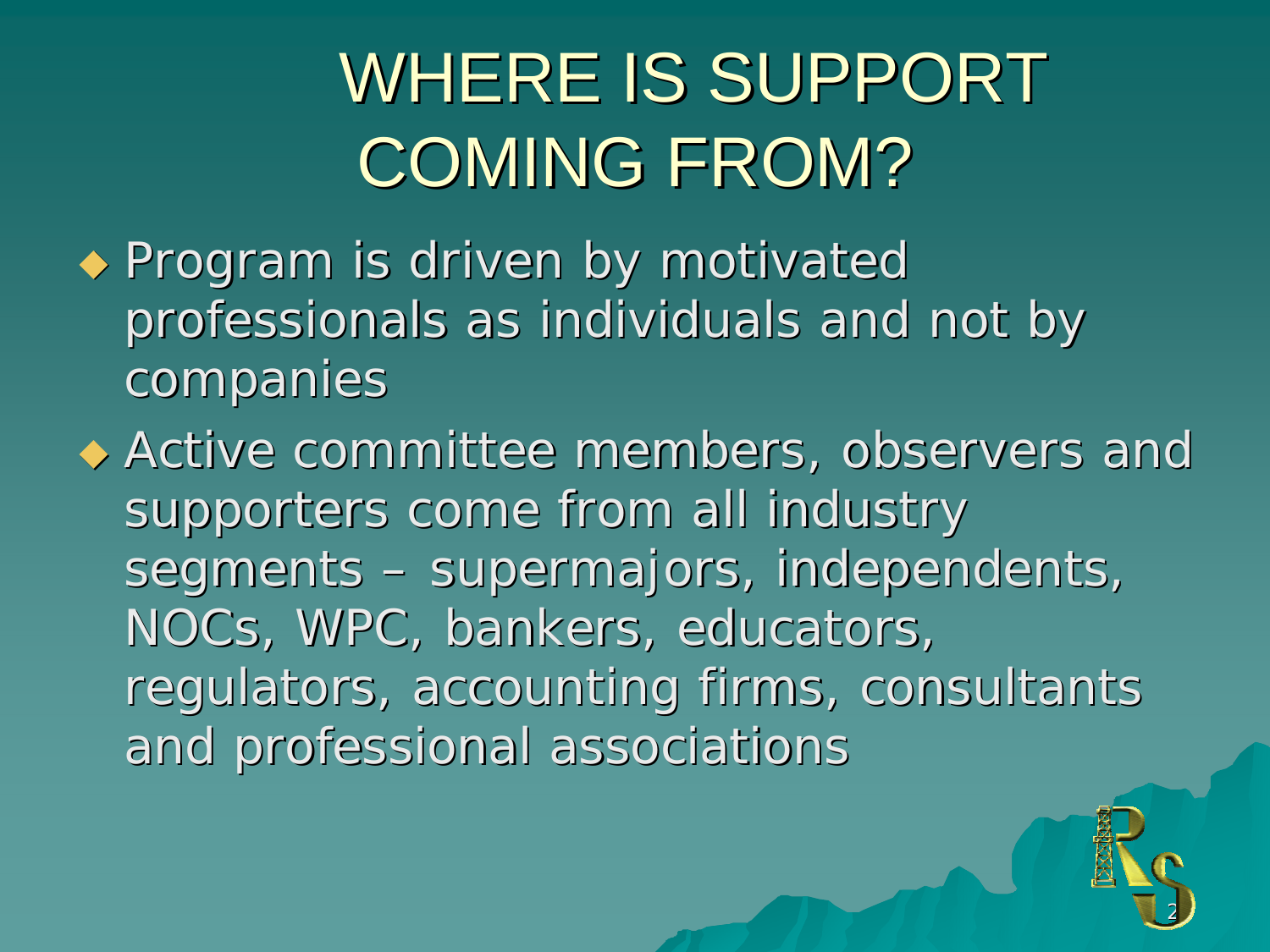# **OUTSIDE RECOGNITION**

**MAJOR ENDORSEMENT BY DELOITTE &** TOUCHE ON FEBRUARY 10, 2005 (cont.)

- "In our view, the first and most important step in improving assurance and restoring confidence is for market regulators and accounting standard setters to require that reserves estimates disclosed in annual reports be prepared by suitably "certified" engineers in accordance with the standards and guidelines set out by the SPE/SPEE. 'Certified' engineers in this context will thus include oil companies' internal employees and/or those engaged through petroleum engineering consulting frms"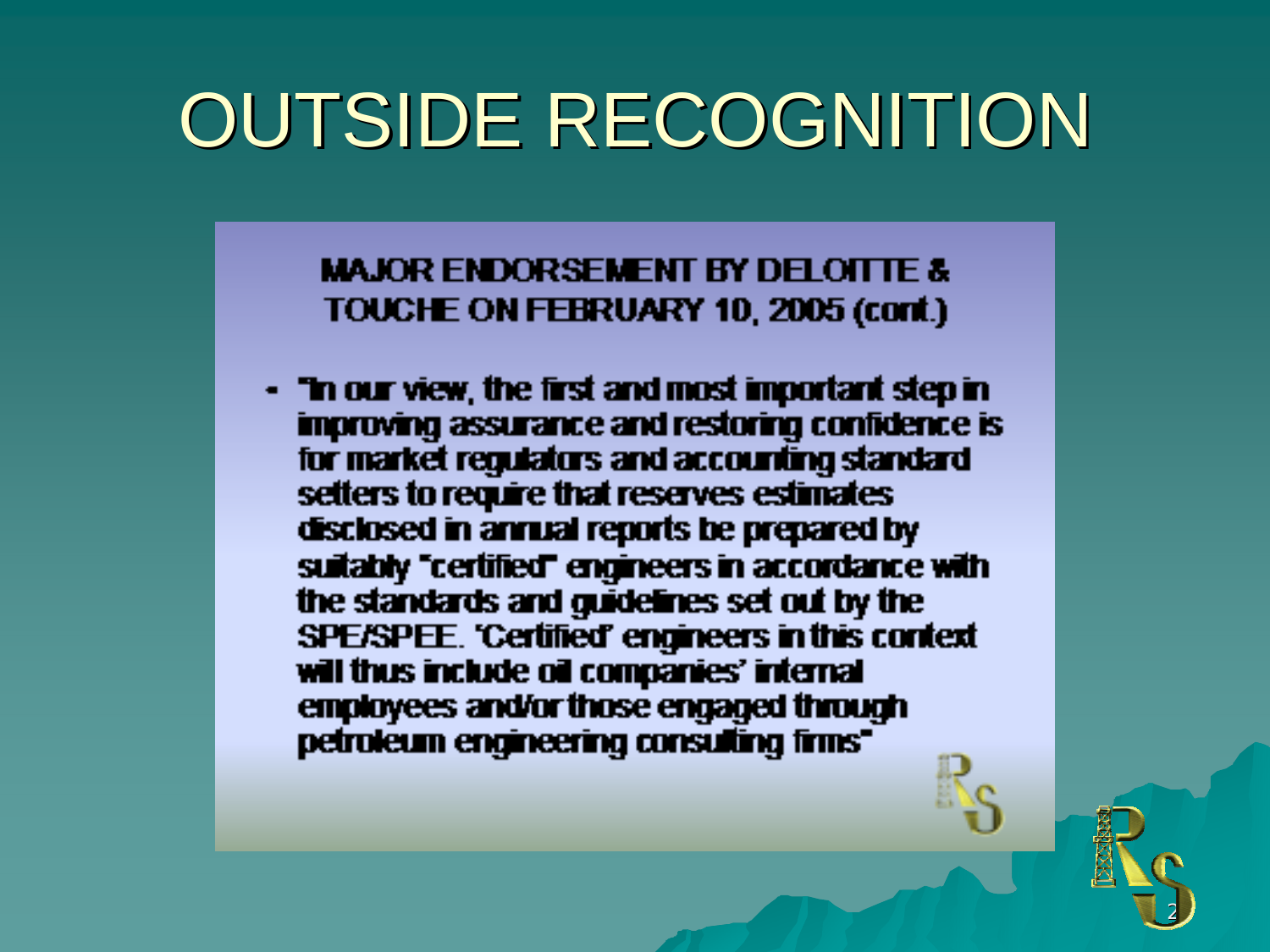# **Testimony of Professor Dharan** July 24, 2004 US House Hearing

Testimony of Bala Dharan:

- (a) "The quality credibility (gap) which affects the relevance<br>of the reserves information is caused by a lack of<br>common technical standards and lack of training and<br>certification programs to propagate the standards amon certification programs to propagate the standards among<br>all evaluators. There is also no industry-wide peer review or "
- $\leftrightarrow$  (b) audited by external or independent reserves evaluators.<br>Rather than relying on continued luck, it is preferable for<br>the industry to seriously consider proposals for certification and reserves audit. "

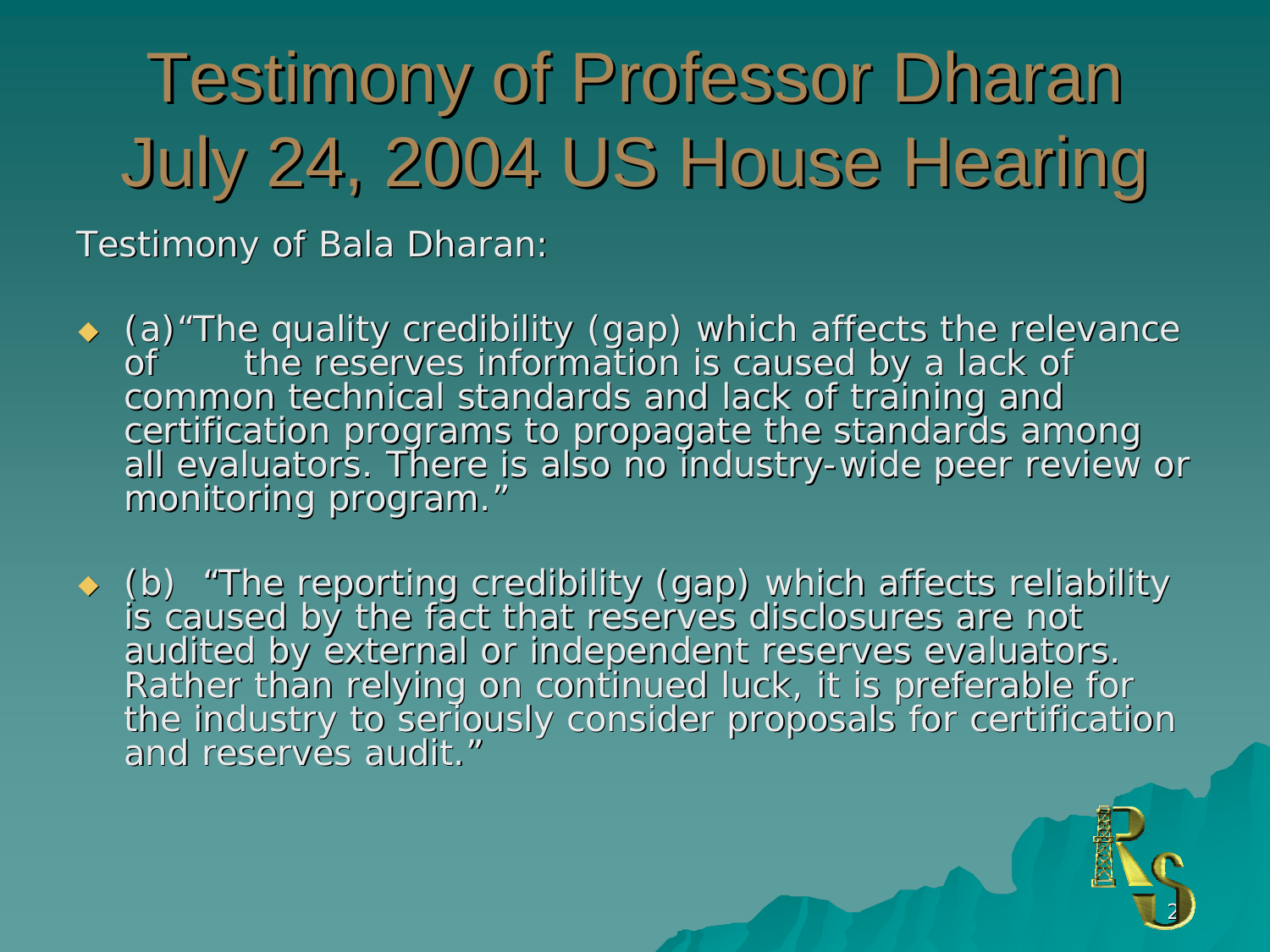#### Testimony of Dr. Dharan <sup>.</sup> cont'd

- (c) "The first proposal is to require a certification program for reserves evaluators. Several industry leaders have called for certification requirements. Also, ethics education needs to be part of the training."
- $\leftrightarrow$  (d) "The second proposal, to improve the reliability of the reserves is to require an independent reserves audit. "
- $\leftrightarrow$  (e) "The third proposal is for the separation of the reserve auditing function from the reserves consulting
- $\leftrightarrow$  (f) "Fourth, the industry and the SEC need to adopt a principle-based approach."

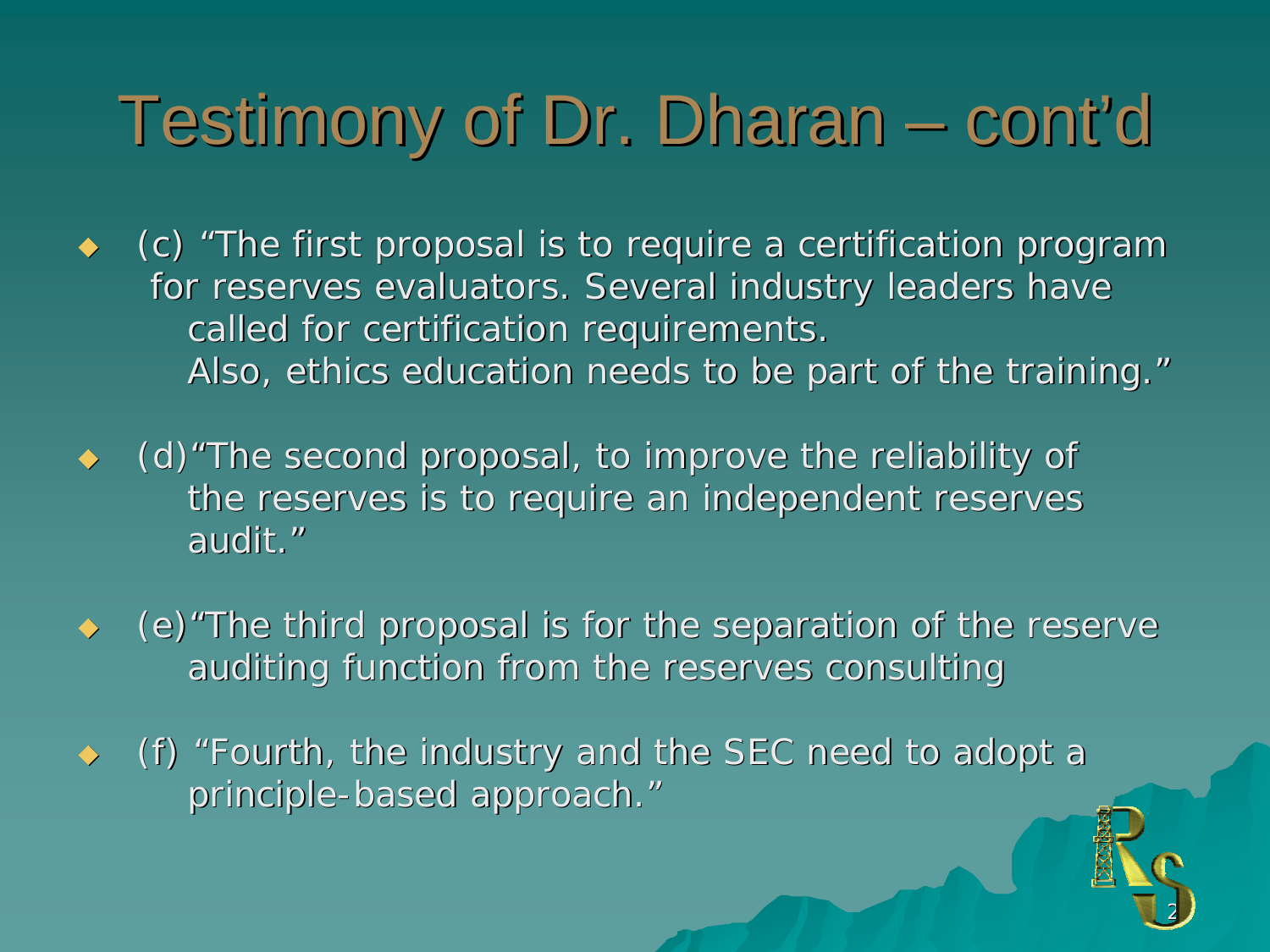#### ARE THERE CRITICS AND "NON-BELIEVERS" ?

- $\leftrightarrow$  Program deemed unnecessary by some who do not recognize a problem
- $\leftrightarrow$  Some experienced evaluators strongly resist the examination requirement

 $\blacklozenge$  Some say state licensing is adequate

- ◆ Some fear that the initial "Voluntary" program will become a requirement by their employer or client
- $\leftrightarrow$  And others seem to simply resist change and are comfortable with the "status quo"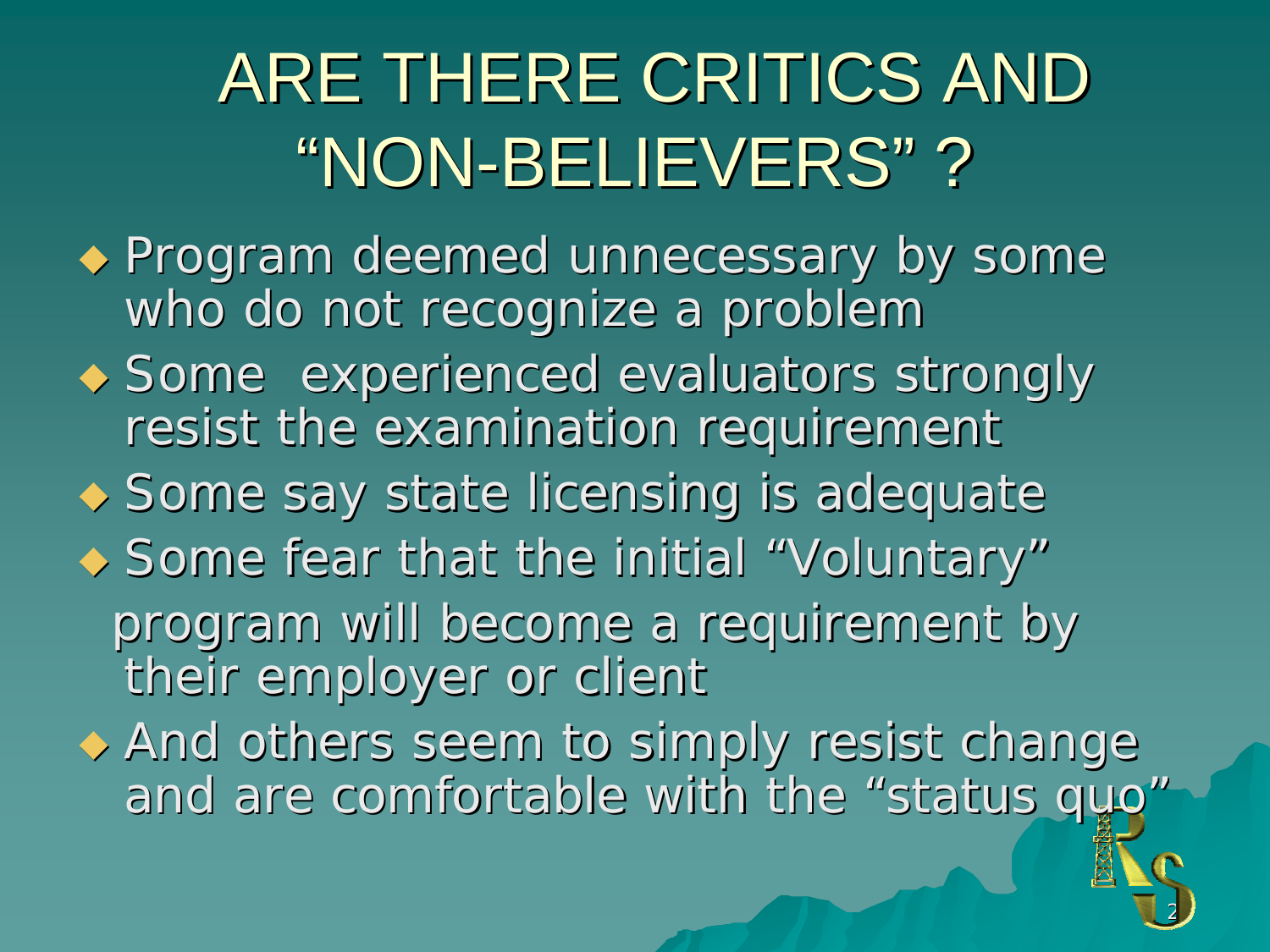# SOME FINAL QUESTIONS TO PONDER

- Should independent reserves reports be signed by both geoscientists and be signed by both geoscientists and engineers in most cases?
- $\rightarrow$  Should other organizations be invited as co-sponsors? SPWLA, SEG, WPC, others? Who do you suggest?

28

What are your primary concerns about the initiative?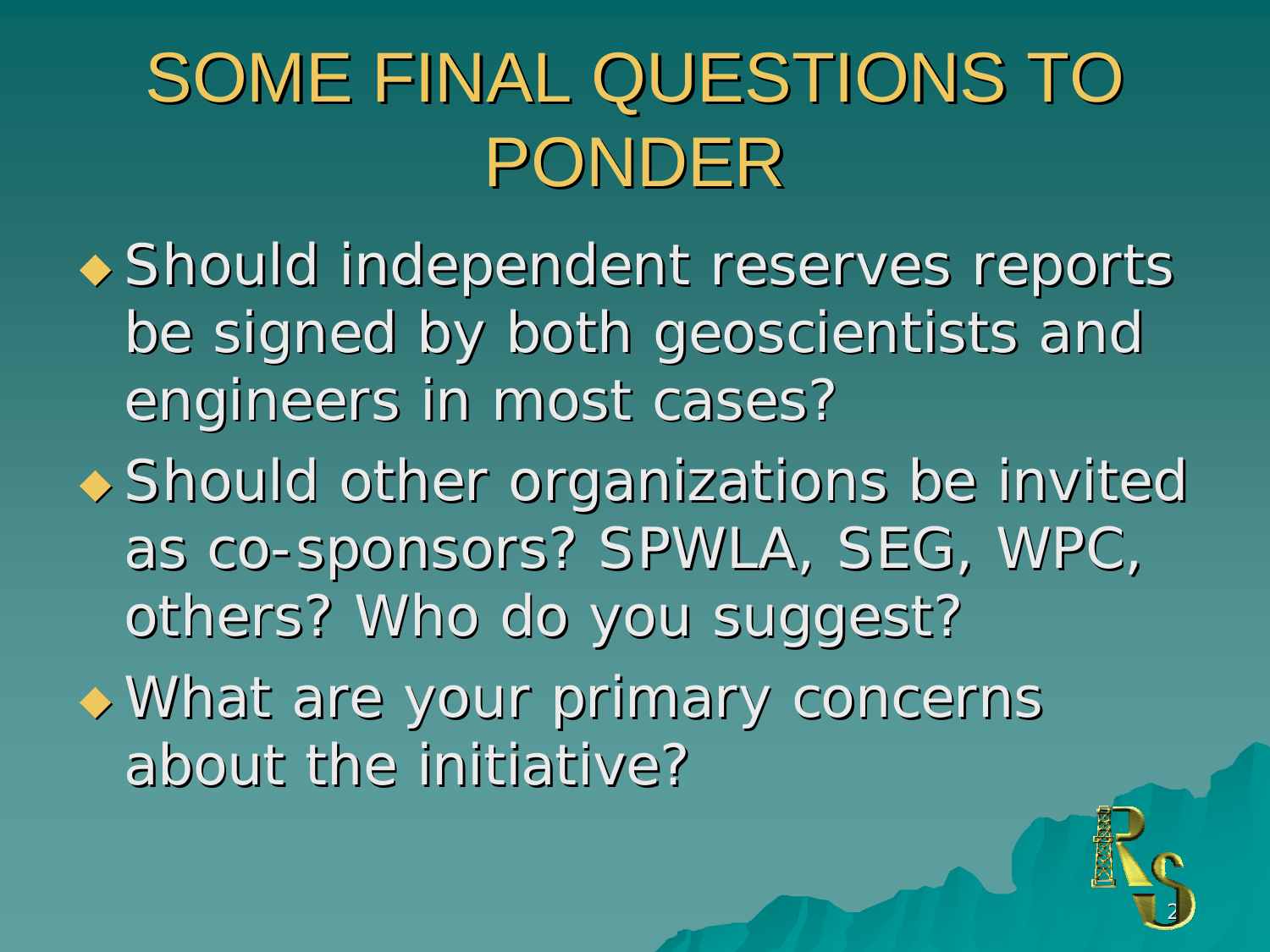### SURVEY RESPONSES TO DATE

#### $\leftrightarrow$  Austin SPEE 03/22/05

#### $\rightarrow$  Dallas HEES 04/04/05

#### Denver SPEE 04/13/05

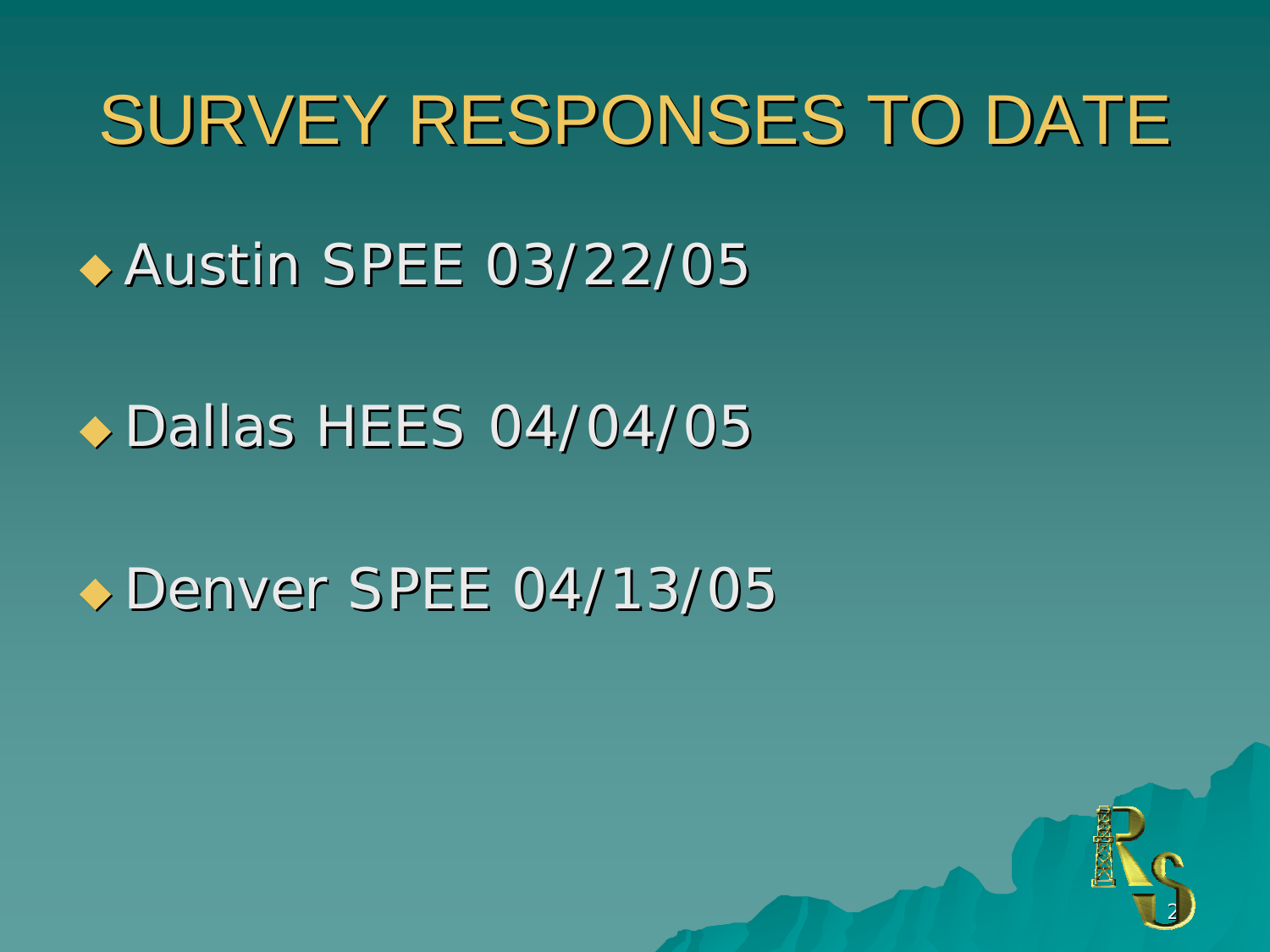## DALLAS SPE/HEES 04/05 69 individual responses 69 individual responses

30

 $\blacklozenge$  From Industry Perspective No opinion on program 7% See no need 10% See some need 58% See strong need 22% Should resist 2%  $\blacklozenge$  From Personal Perspective Not Applicable 12% Will consider 34% Will seek Will seek 43%Training only 7% No way !! 3%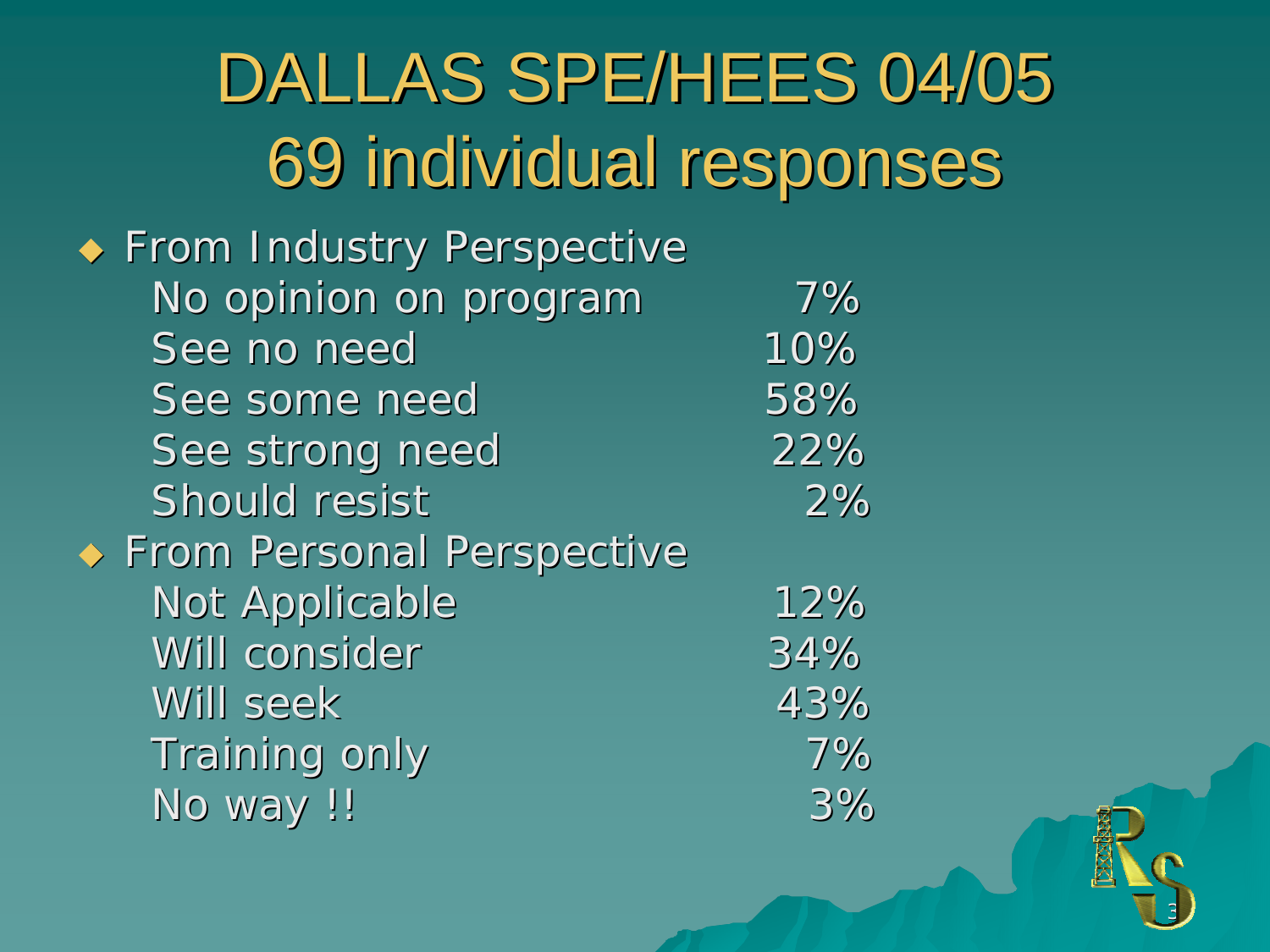2005 Major Speaking Opportunities 2005 Major Speaking Opportunities **About Certification et al.** 

 $\rightarrow$  May 2005 OTC in Houston April -July 4 engagements in London July 4 engagements in London September 18<sup>th</sup>WPC in Johannesburg ◆ October SPE Annual Conference ◆ November SPE Middle East - Qatar

3,